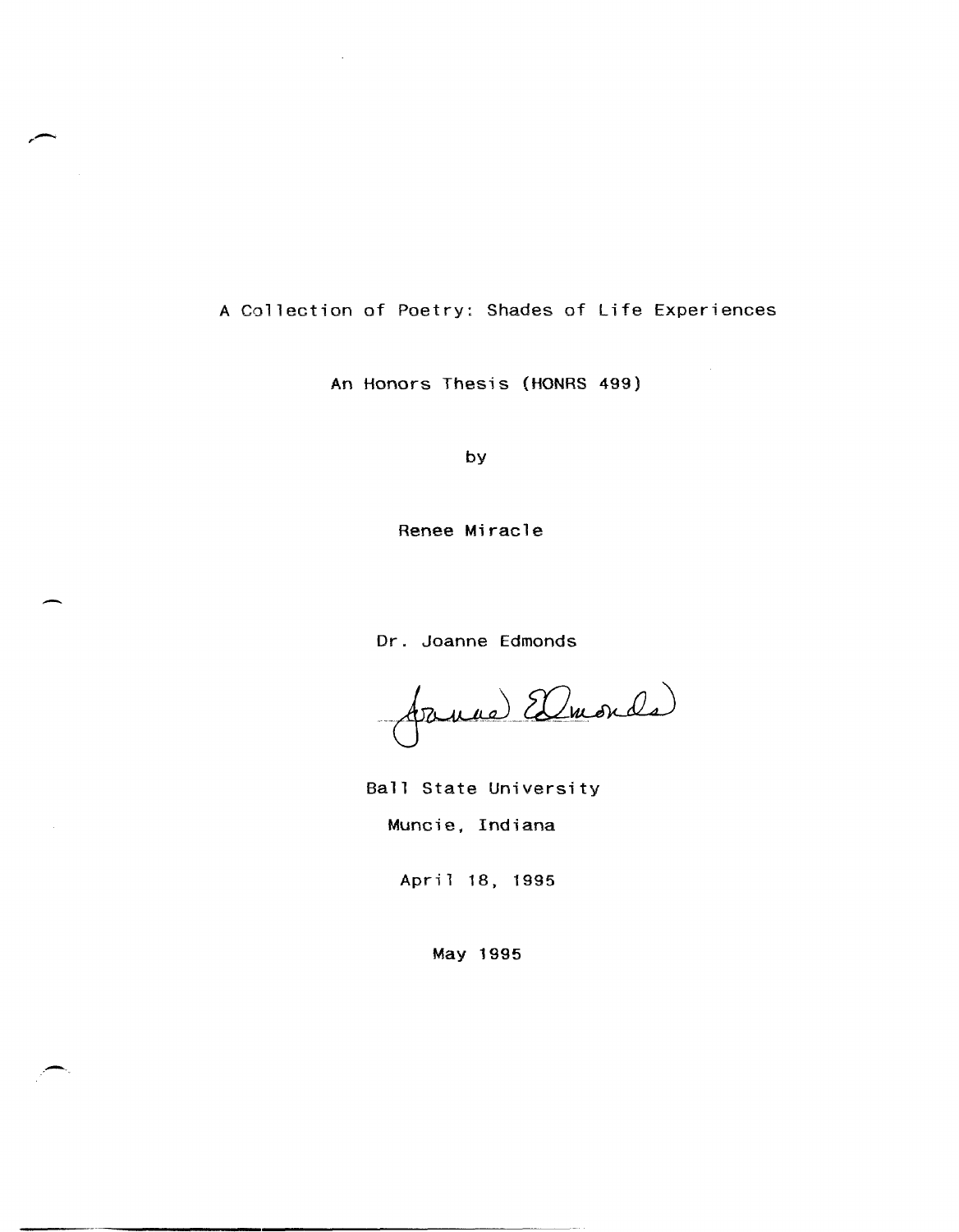

 $\overline{\phantom{0}}$ 

--

-

For my senior Honors project I have gathered and revised works of poetry that I have written. The project is divided into three sections. The first section contains selected poetry written for different courses during my four years at Ball State. The second section contains poetry from a book that my Uncle Garth Fisher is in the process of having published. This book contains twenty of my poems. It is entitled Fortune Cookies: Recipes for a Master in Training Volume II, and should be going to the publisher in April of 1995. The third section consists of poetry, some recent and some from many years ago, that I thought should be included in this project.

1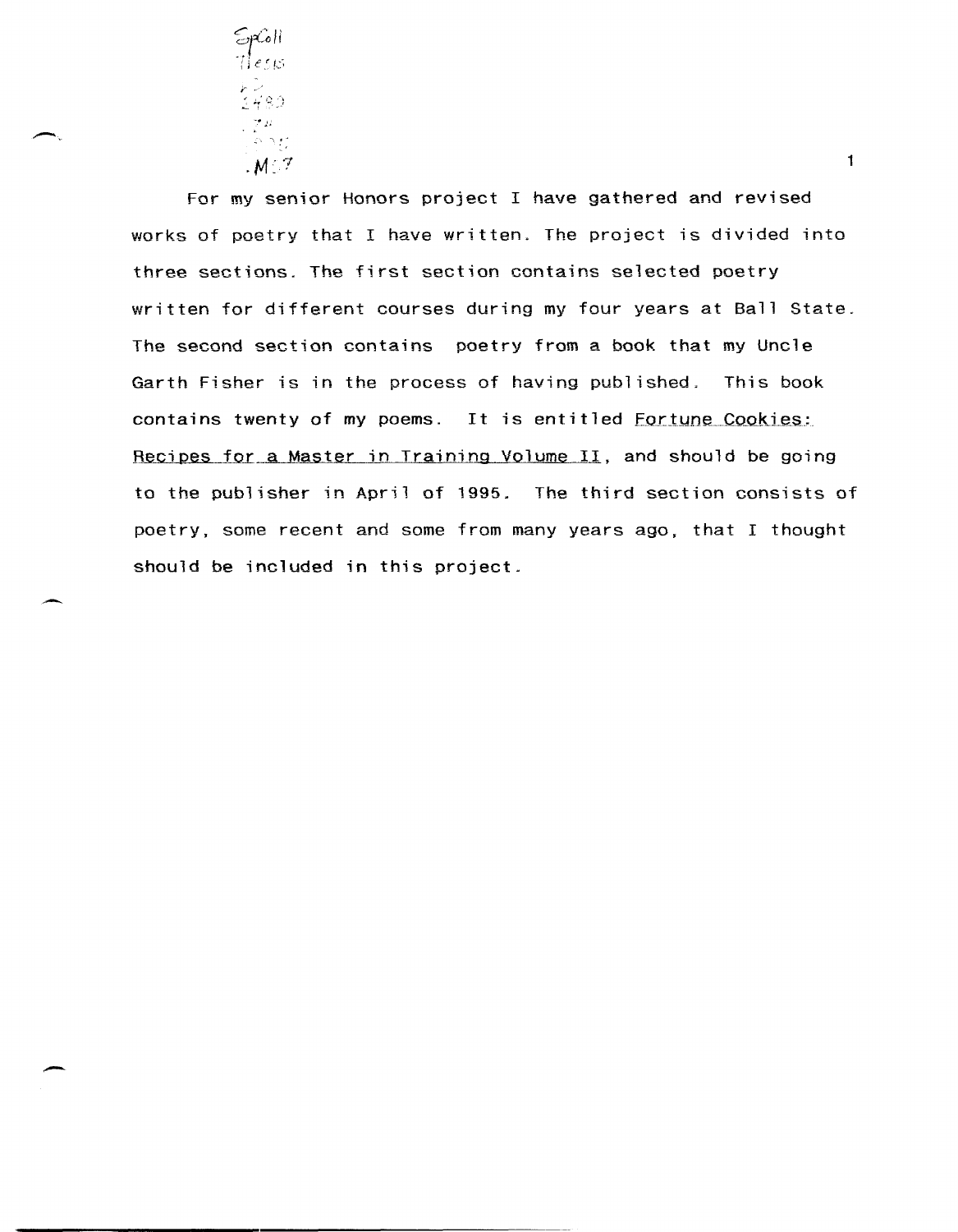SECTION ONE

 $\sim$ 

-

 $\mathcal{L}^{\infty}$  .

 $\mathcal{L}$ 

-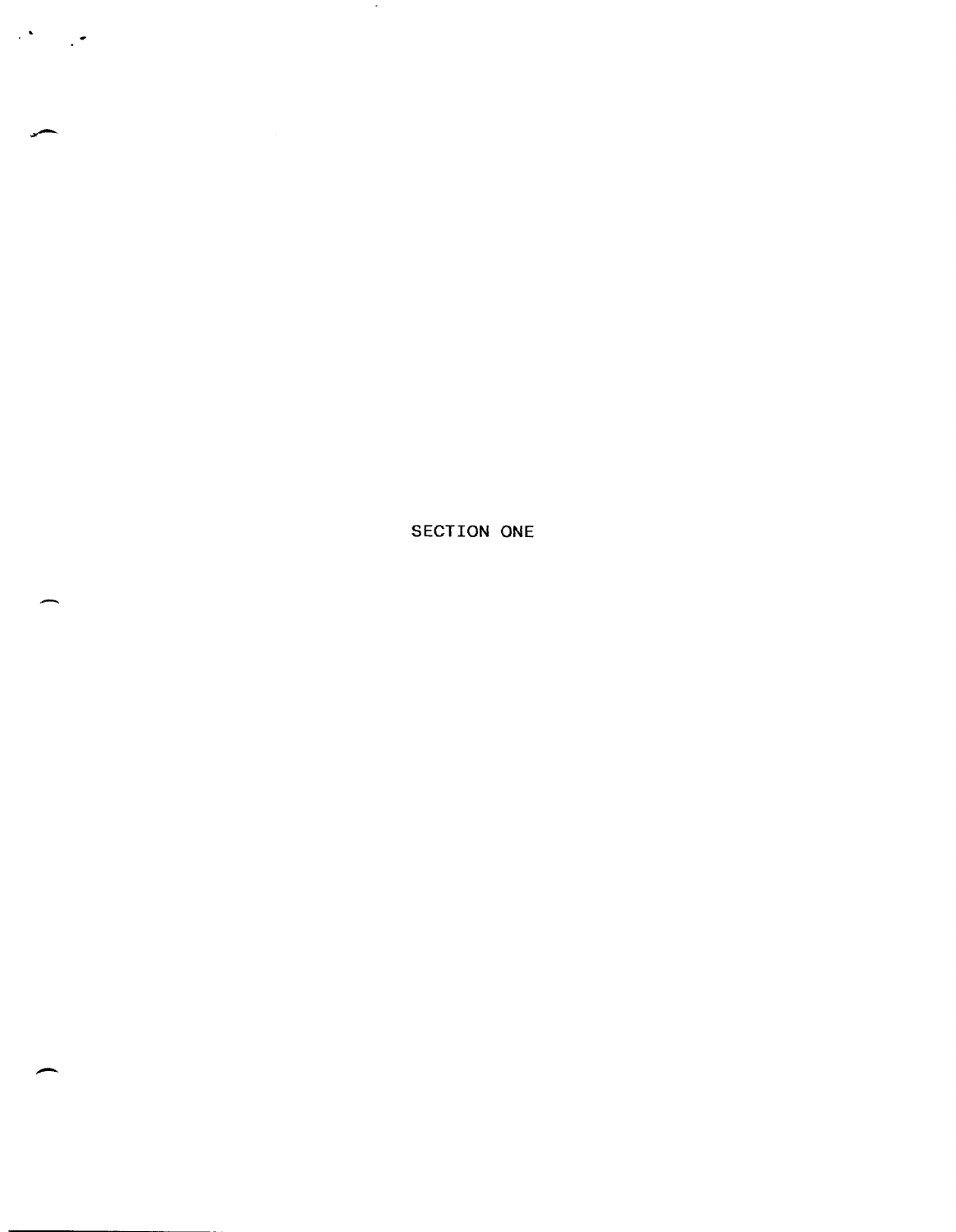During the spring semester of 1993 I took Mrs, Edmonds's Honors 202 class. Among the great works of literature we studied was Dante's Inferno. I wrote a poem called "Concentric Pain" in response to this literary work.

2

-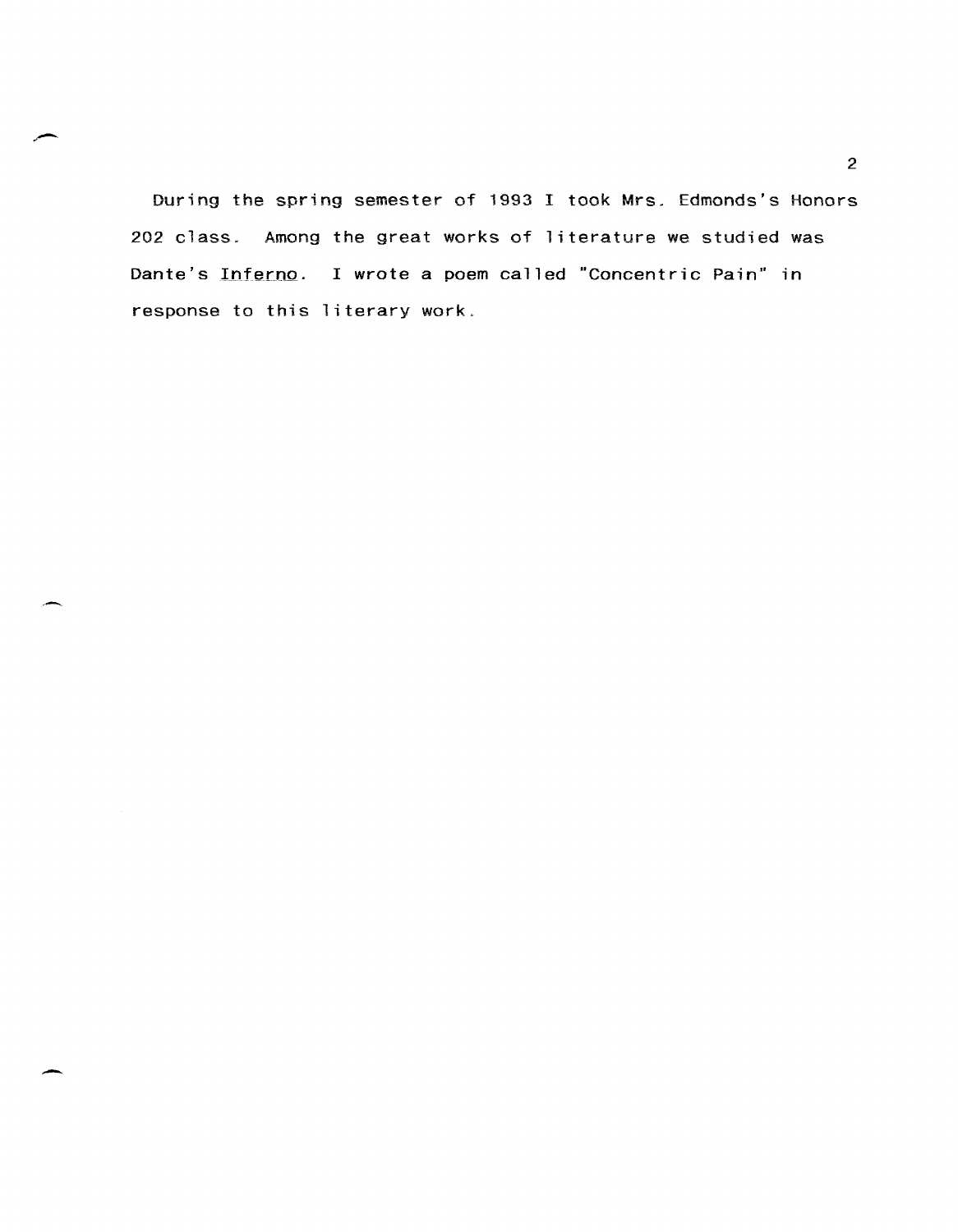#### Concentric Pain

Vile trinity. Mouths of three. Center of evil, Wings wafting fear and fury,

Dangerous distance, Far from the sight of God, Far from the warmth of the Light of Truth. Cold with the ice of injustice,

Ripping, shredding, Gnawing upon the souls of three Fallen from the rock of God Into the pit of eternal torture,

The archetype of a sinner. Treachery to any is treachery to God, As treachery rips apart unified will.

Being eaten As they fed off of others in life. Torn in tumultuous treachery, Aspiring to their own heights.

Cold, icy spirals enslaving souls, Who killed each other for evil goals.

Now the deceitful Are a multitude of shadows. Suffering, each sense afflicted, Groping, horrid.

They struggle now for life, As the truth they once corrupted Struggled for life,

Rotten, dirty, stinking, Animals, yet men. Agony in their own afflictions. Now victims of their own sins.

The men whose souls shone with the Light of talent on Earth, Before in deceit they snuffed this light out, Twisting their souls in vile darkness, For men's reasons.

Now this same evil encircles them, Wrapping around their bodies tightly as snakes, Constricting their breathing Taking their will as they stole from others.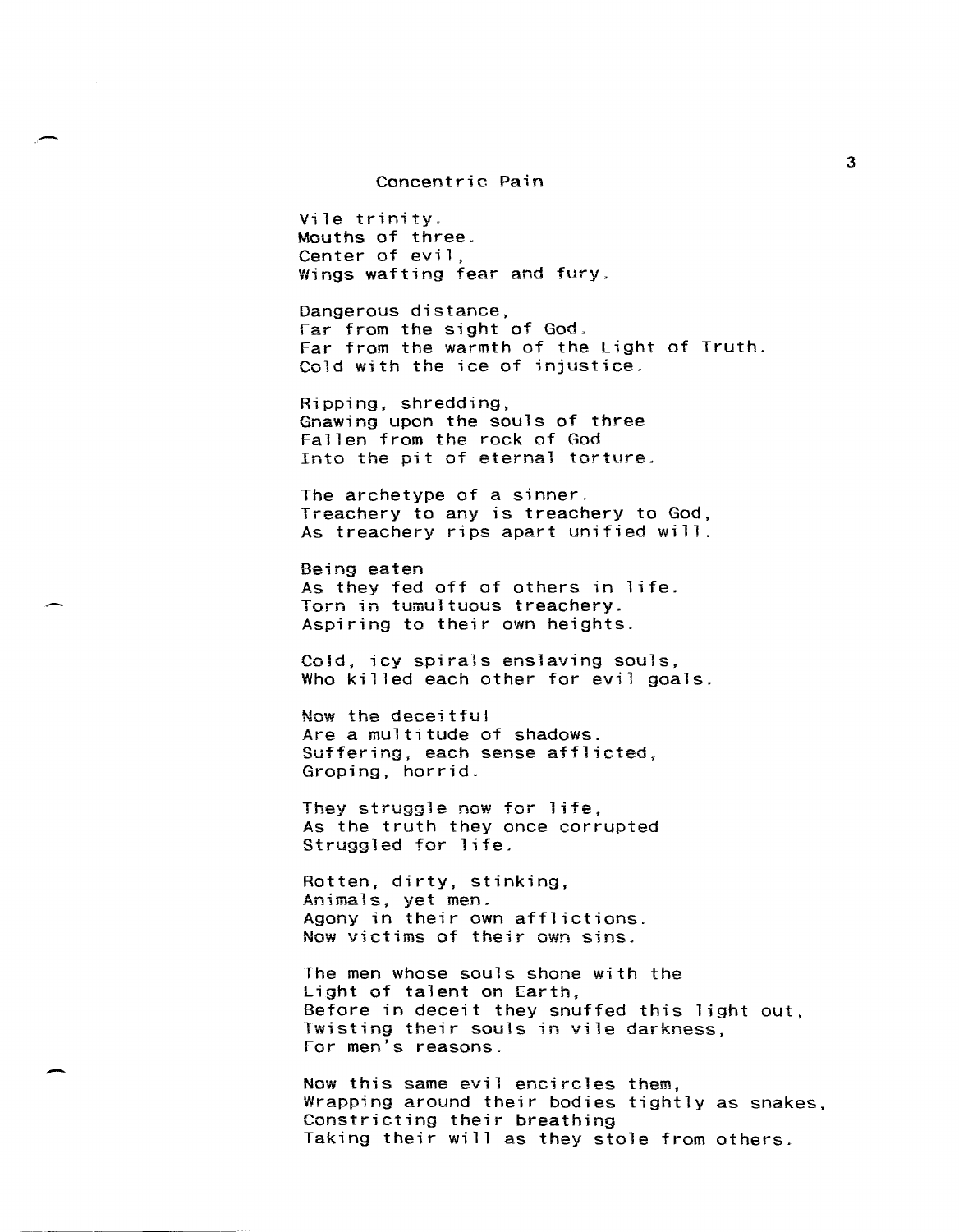Their hands are bound. the source of their sins. Burning into ashes, and emerging into life again. As the phoenix, forever reborn. Only into vile misery and venomous pain.

,-

-

Round and round the tiny path. Men smiling on the outside. Dressed in light cloth. Moaning internally, wearing the leaden weight Of robes of hypocrisy and remorse.

Endless, tireless circles, Run by the trek of unnatural violators Rain which would be so sweetly dripping on Earth, Cool and quenching from the heavens above.

Here turns into burning drops of hot remorse. Fire upon blistering sand. Parching pain. Beating out their inner violence which could not be tamed.

Blood dripping in a circle For the violent and the slain. A wood containing hollow pain. Red voice reverberating the agonies which Still remain.

4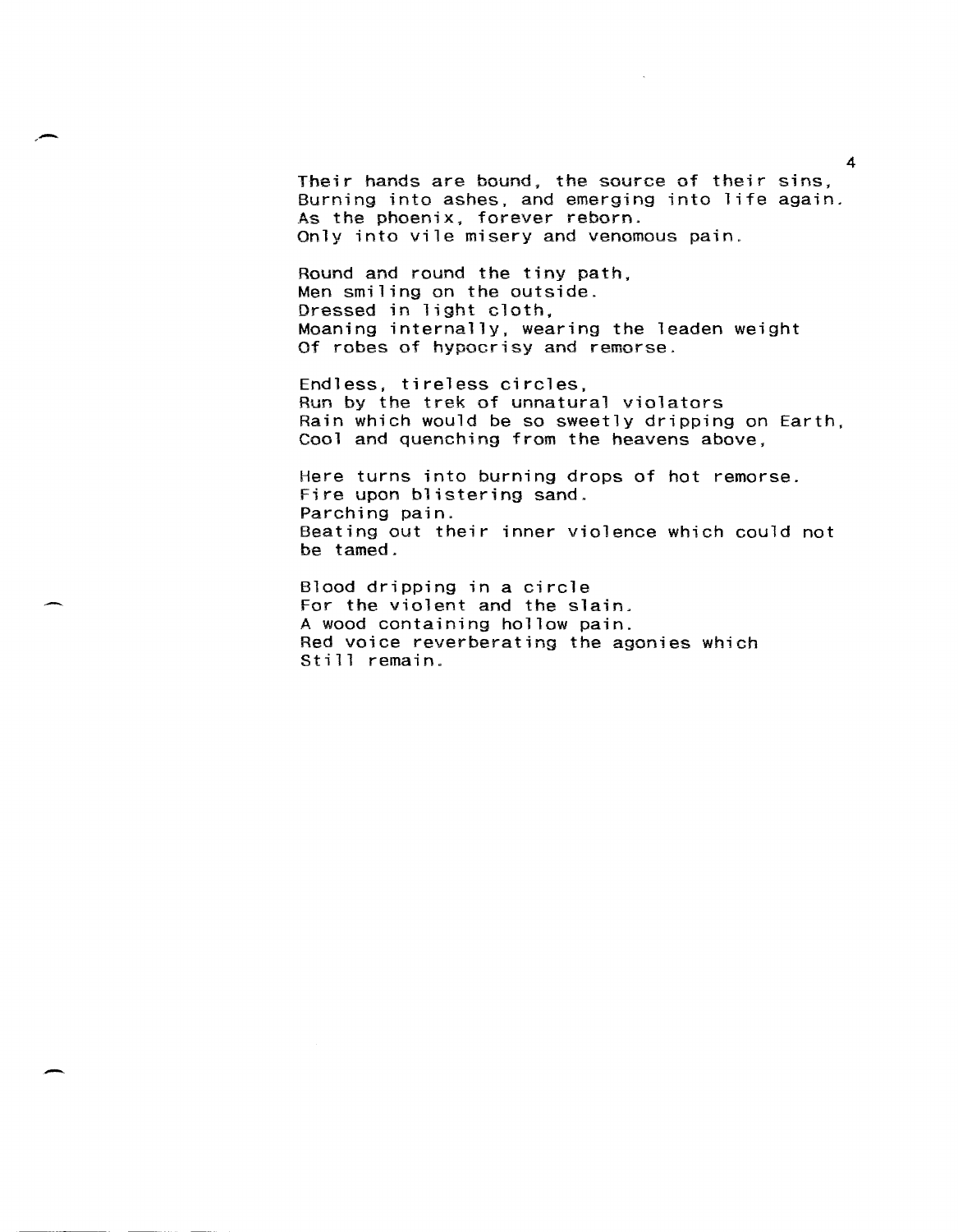I elected to take Or. Matthis-Eddy's course for one of my Honors Colloquia. This class was on naturalist poetry and prose writers. Some of the naturalist authors we read included Henry David Thoreau, Henry Beston, and Edward Abbey.

As a final project for this course. I compiled some quotes and wrote poetry in response to the works we read. Three of the poems that I wrote for this course were accepted by my uncle for publication in his book. Those poems were "My Field," "A New Age." and "Peace."

I included in this section two poems that were written for this class and not put into my uncle's book. The first one is about man's disconnectedness from nature; it is called "World Under Glass." The second one questions which way society will go in regard to the natural world and its preservation or destruction. That one is called "Place of Peace, Place of Promise."

5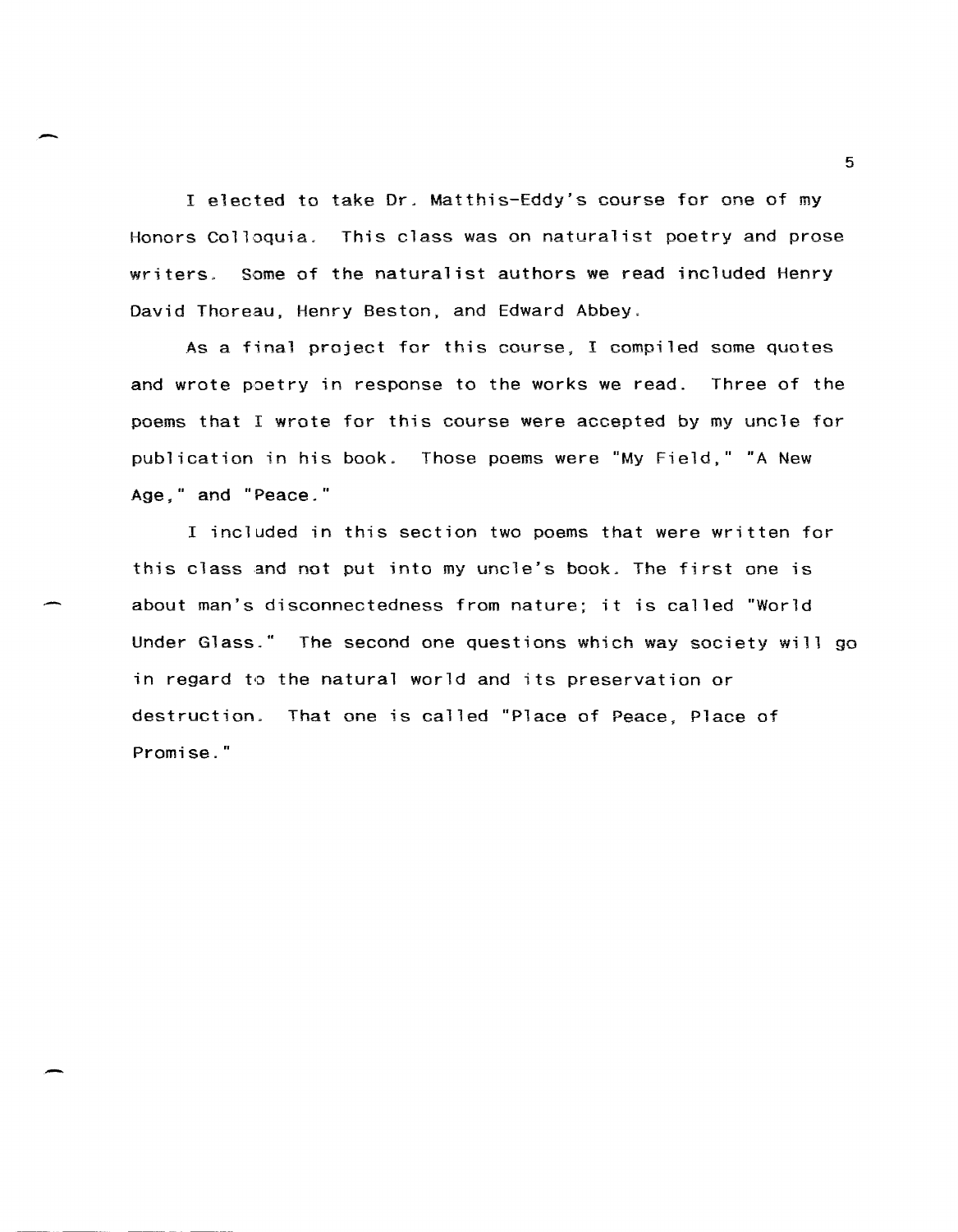"The meaning of 'preservation' thus suggested is not saving apart, as under glass. but sustaining the creative power, that which keeps the world continually renewing." Henry David Thoreau Henry David Thoreau

World Under Glass

Underneath a dome shaped glass, Disconnected and perverted, Lies our "wilderness". Separated from all things, including us.

Discontented and divorced from life, And yet, living and breathing, Struggling and surviving. It is the wild, unwild. under glass.

It is as artificial as a greedy man's smile. It is sick as a patient with AIDS. It is as perverted as a molested child. And as dying as our own souls, separated from us.

Irrationality reigns. Freedom and spirit in chains. Everything is broken and controlled. Mere existence is taking its toll.

Reality has been perverted. Can we say what is real? Can we control the turn of the tide? And the ways that we feel?

What can we master? What can we devise? Our own hearts under glass? Before our very own eyes.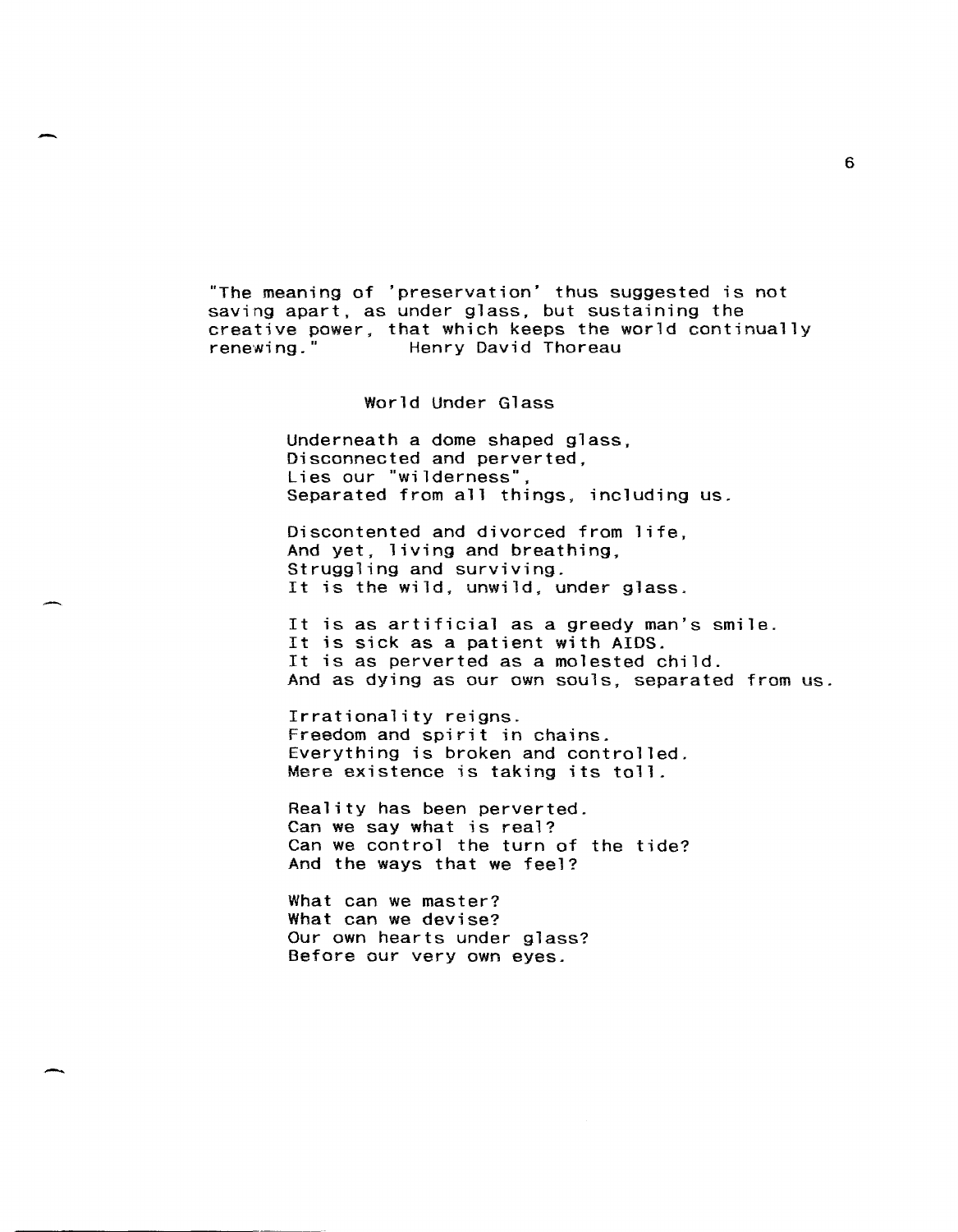"This great expanse of deep blue water, deeper than the sky, why does it not blue my soul as of yore? It is hard to<br>soften me now. I see no gulls myself." Henry David Thoreau soften me now. I see no gulls myself." March 1854

Place of Peace, Place of Promise

I went there with a great hope. I suppose the hope of being reunited with nature, And therefore, myself and God.

I wanted to find meaning in the world again. To find that the world's meaning is also mine.

Instead. I discovered a sense of dread. The cool, calm, blue waters I had hoped for Were now brown and grey.

I paused for a moment and wondered about the creatures who lived there.

I saw an aluminum can, Held there by thick grey muck. And I wondered where the turtle was, Who should be there instead. And as I wondered what he would be feeling now...

It occurred to me to wonder what we were feeling now. If we are at all.

And if we aren't feeling, How long will it take? How much thick grey muck ...

Perhaps enough to cover us? Before we decide to move And do something to restore our world and the turtle's.

But when we do decide to move. will it be too late? Too late for us and far too late for the turtle.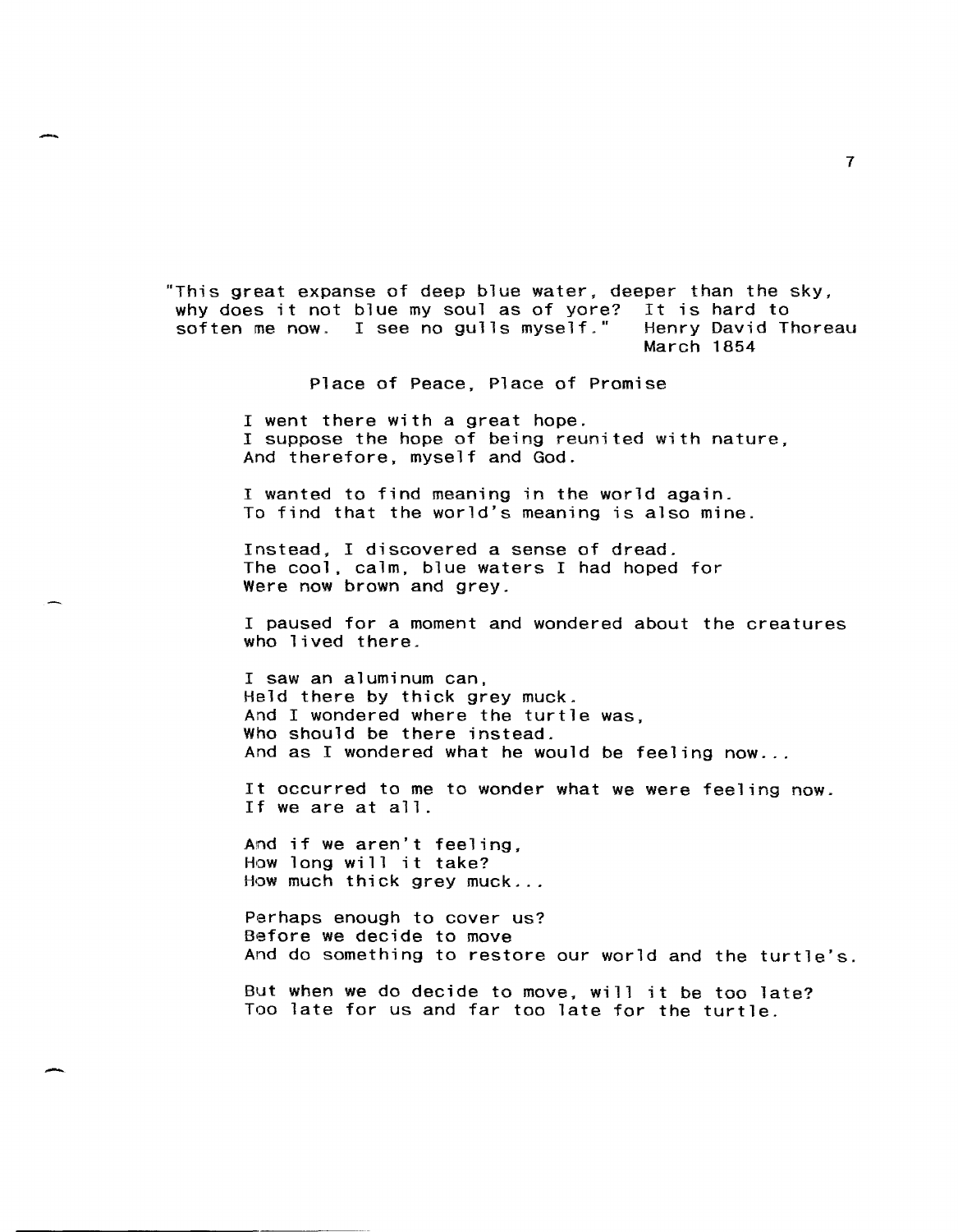In Dr. Brown's Honors 203 class, we had a unit on existentialism. I gave an oral presentation on the writings of Kierkegaard. As a supplement to this project I wrote poetry in response to existential ideas.

I hays chosen the one that I thought was the most expressive to be included here. Another poem I wrote for this class is being published in my uncle's book. It is called "The Nature of Existentialism." I took this class in the fall of my junior year (1994).

 $\epsilon \lesssim$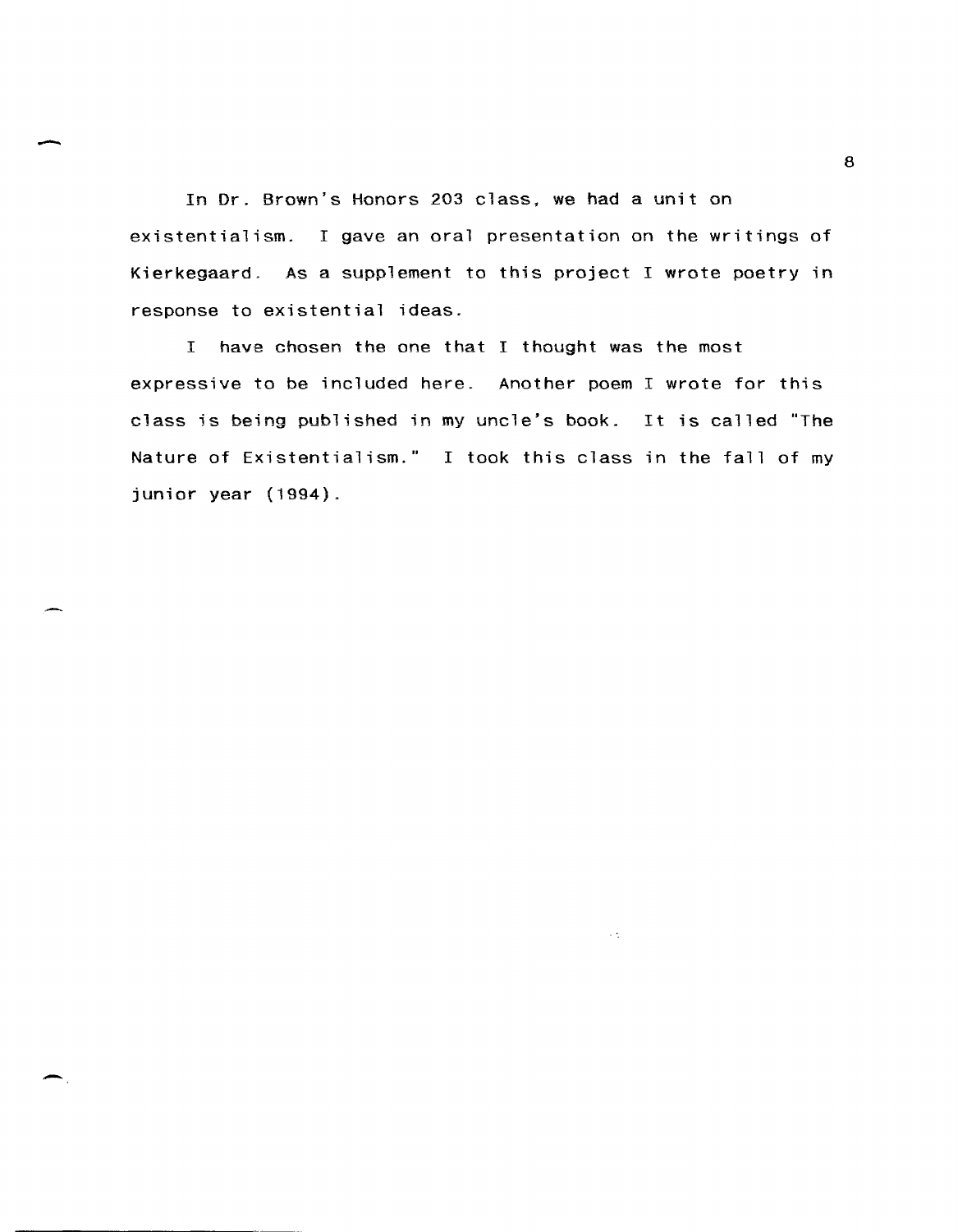The Quest of a Solitary Hunter

In the essence of everything, Is nothing. If someone has to teach you, Then you do not know.

Every man A Solitary Hunter Solo seeker Of his own truth.

Every man must find His own Light, Upon which His path to shine.

-

-

Every man Asks the question And it must be his own voice that answers In order to be right.

Every man who knows himself, Knows everything, Every man who knows everything, Knows nothing.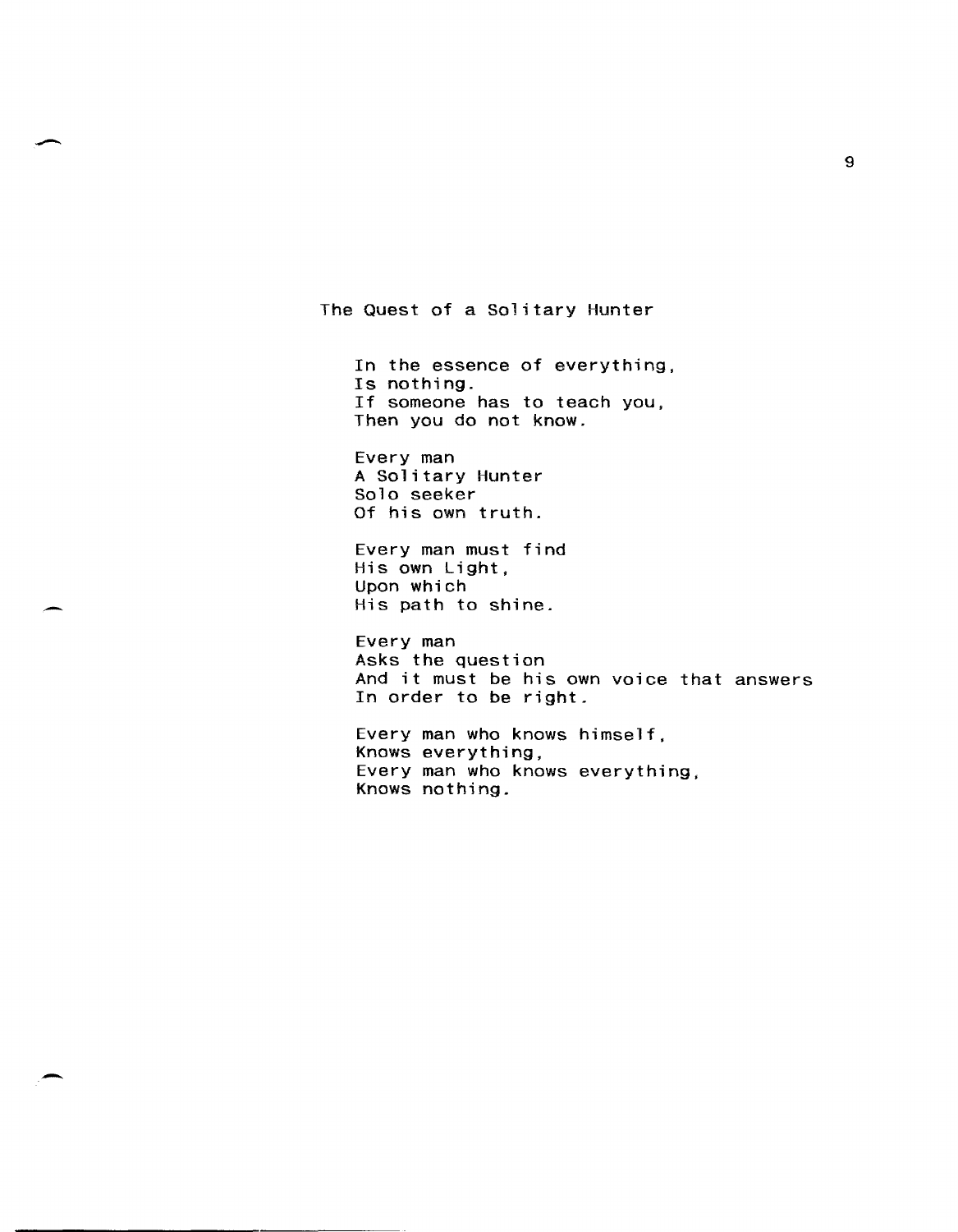This poem was written for my Eng. 354 class. This was an African American Literature course taught by Dr. Maude Jennings. I took this class fall semester of my senior year (1994).

 $\overline{\phantom{0}}$ 

-

In this class we had to read and respond in the form of written papers to various African American authors. The authors included Carey, Baldwin, Ellison, Hurston, Williams, Hughes, and Morrison. for our final projects we were allowed to write creatively in response to one or more of the works we read.

I chose to write a poem about Zora Neale Hurston's book, Their Eyes Were Watching God. It is the story of a young black girl who is growing up in the South at a time soon after slavery became illegal\_ Janie Crawford is the character whom we see develop into an amazing woman.

Janie lives originally with her grandmother who was directly affected by slavery and is raising Janie because her daughter ran off. Grandma had been a slave whose master raped her. Janie's mother was the child who was born as a result of that, and Janie had been born after her mother was raped by a white school teacher when she was only seventeen.

Janie looks for comfort in an ideal man who will love and marry her. Grandma, being old, has other plans for her, and she sees to it that Janie is married before she passes away. Janie is unhappy in this marriage without love and without her grandmother to turn to for help. She runs off with a young black man who is determined to become a powerful person.

10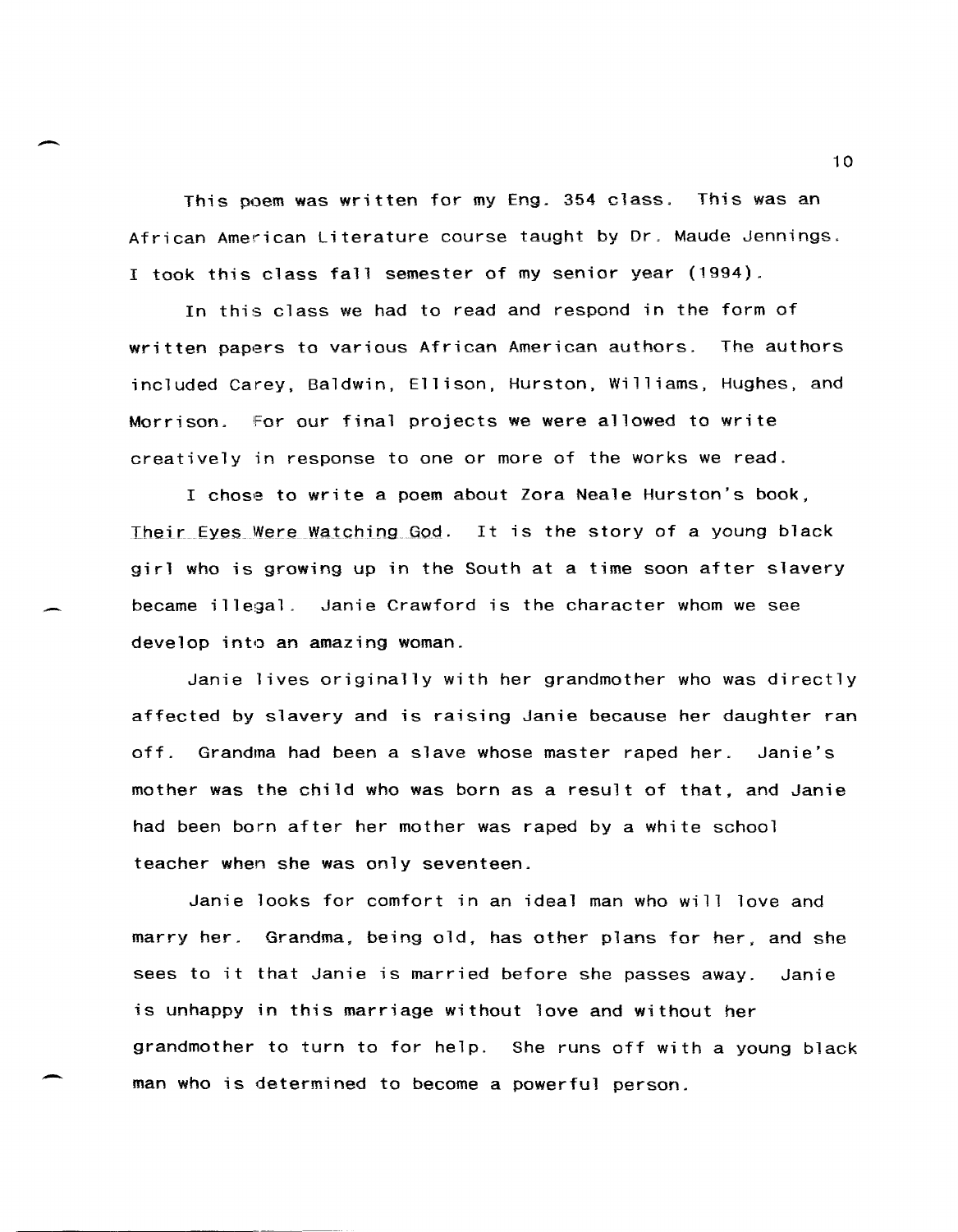In her marriage with this man. Jody. she finds that she has missed again. He wants her to be someone she is not. The love she has been searching for is not here either. Janie stays in this unhappy relationship until her husband, Jody, dies. Then she marries Tea Cake, and finally she has found the relationship she has been desiring to have for so long. The relationship with Tea Cake is a short and sweet one that changes her for good.

The following poem is called "The Pear Tree Poem", and it describes Janie's story in other terms. Hurston uses references in her book to Janie's youth as a young blossoming tree, and symbolizes the love Janie searches for with the honey bee pollinating the fruit. I have incorporated this symbolism into my poetry.

1 1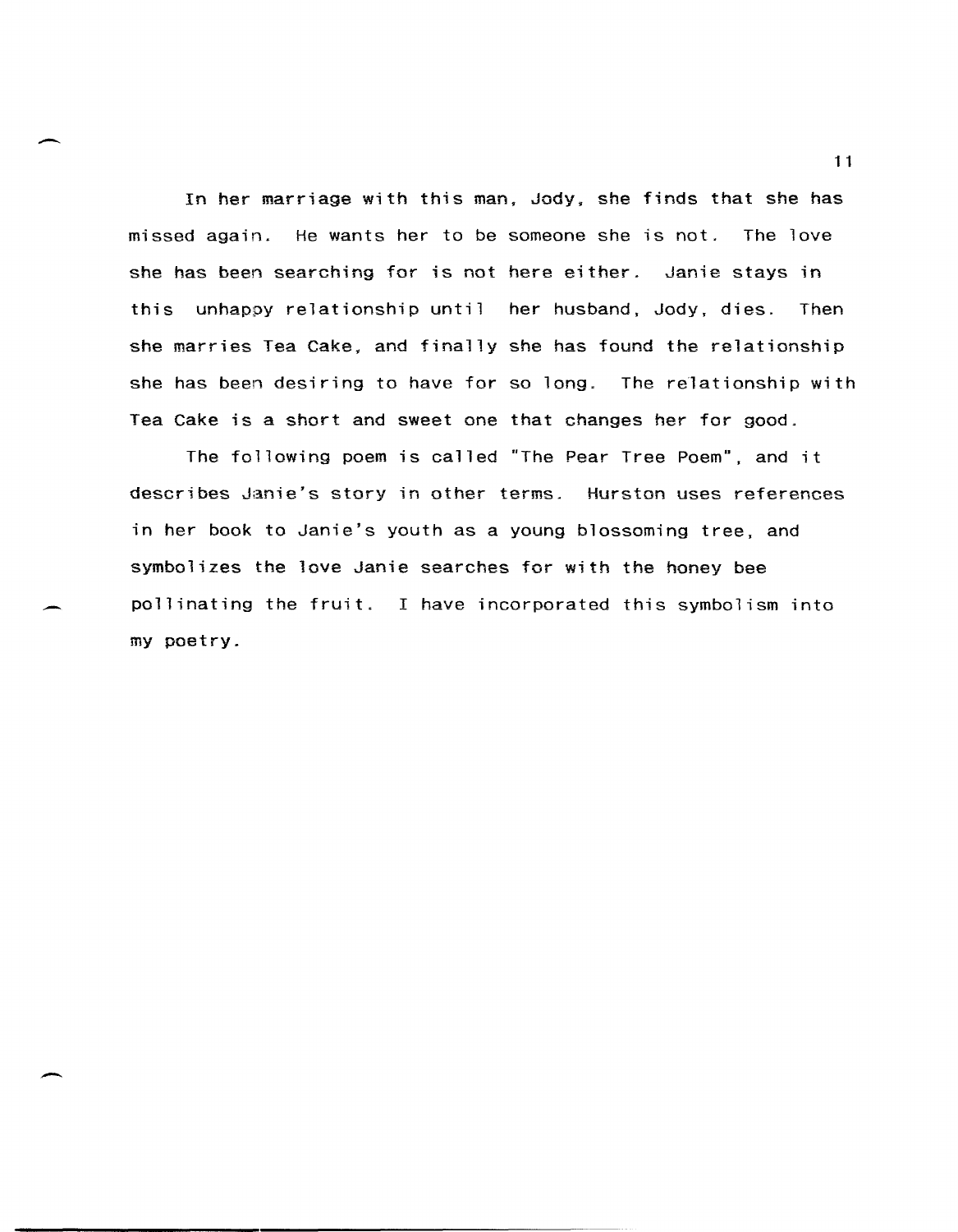A Dream Of Sweet Pears

#### Part One: Rotting Pears

"I wanted something more," said Janie, Looking toward the door, Desiring the sweet pear tree in the summer time, But finding instead, the staleness of rotting fruit.

Where is my soul? Bursting with the passionate fruits of life? Rancid love and deceit have taken its place. Where is my innocence? Now that I have grown old with knowledge? All these years spent wasting away for what?

I am an object to the devotion of hatred. Petty, controlling, unjust stifling of my soul, Which cries so to be free! I cannot escape these long locked chains Which have slowly tethered my wrists and ankles.

Where is my freedom?

-.

-

Under the bright pear tree, Lavished with sweet juices of life; Syrupy love, passion, and emotion...

But is this not for me?

I bite the sour, spoiled fruit of my passions. How will I find love's sweet peace, Lying under the rotting fruit of this pear tree?

Square toed death released Janie from her manacles With death for Jody there was new life for Janie.

Part Two:The Honey Bee

Tea Cake, Tea Cake, the honey bee, Buzzing around Miss Janie's tree. Beauty long hidden, now will be set free, By Tea Cake, Tea Cake, the honey bee.

Sweet life, sweet love ripen fresh pears On the long forgotten tree of love. Sweet nectar drips from Janie's lips Life finally grown in the ripened tree.

> Bright blue days for Janie, Brightest of them all,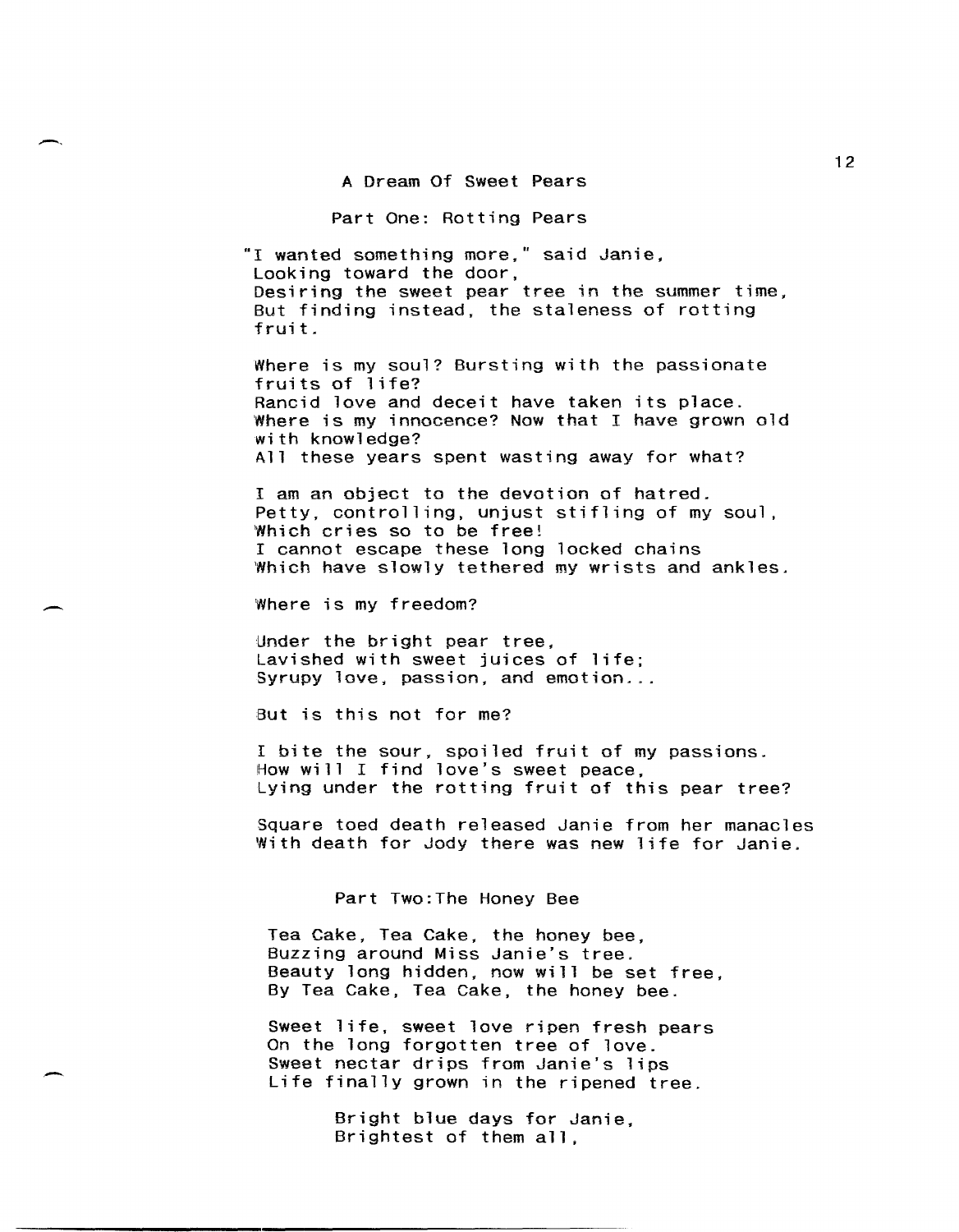Though now she fears losing, What she had always searched to find.

Tea Cake. sweet fruit of love.

Love grows steady, Like the beans in the muck. Strong stems, Bearing sprouts of life, love, and laughter.

Janie finds equality in the muck.

Part Three: Turbulent Winds

Through time. the pear tree has grown strong and supple, Enduring the hard times, there grew a resilience in its branches.

Turbulence sets in on the sweetest of dreams\_ Whirling around and ripping at life's seams. Chaos and shouts from the wind and the trees. Whose eyes were watching God as it seems?

> Saddest falling, Pity of tales. After the hurricane, The tree can't prevail.

Tea Cake, oh, Tea Cake, Dripping with sweat. What makes your mouth so dry? And your body so wet?

What is this affliction, That has turned your mind. So now you try to take the life Of the woman you saved and set free?

Tea Cake, oh, Tea Cake, The tale has a twist. Bitten with affliction, Your Sweet Janie, you kissed.

Letting sanity slip out of your reach, While sweet Janie, your wife, Whose eyes do beseech you, Can only save herself by destroying you.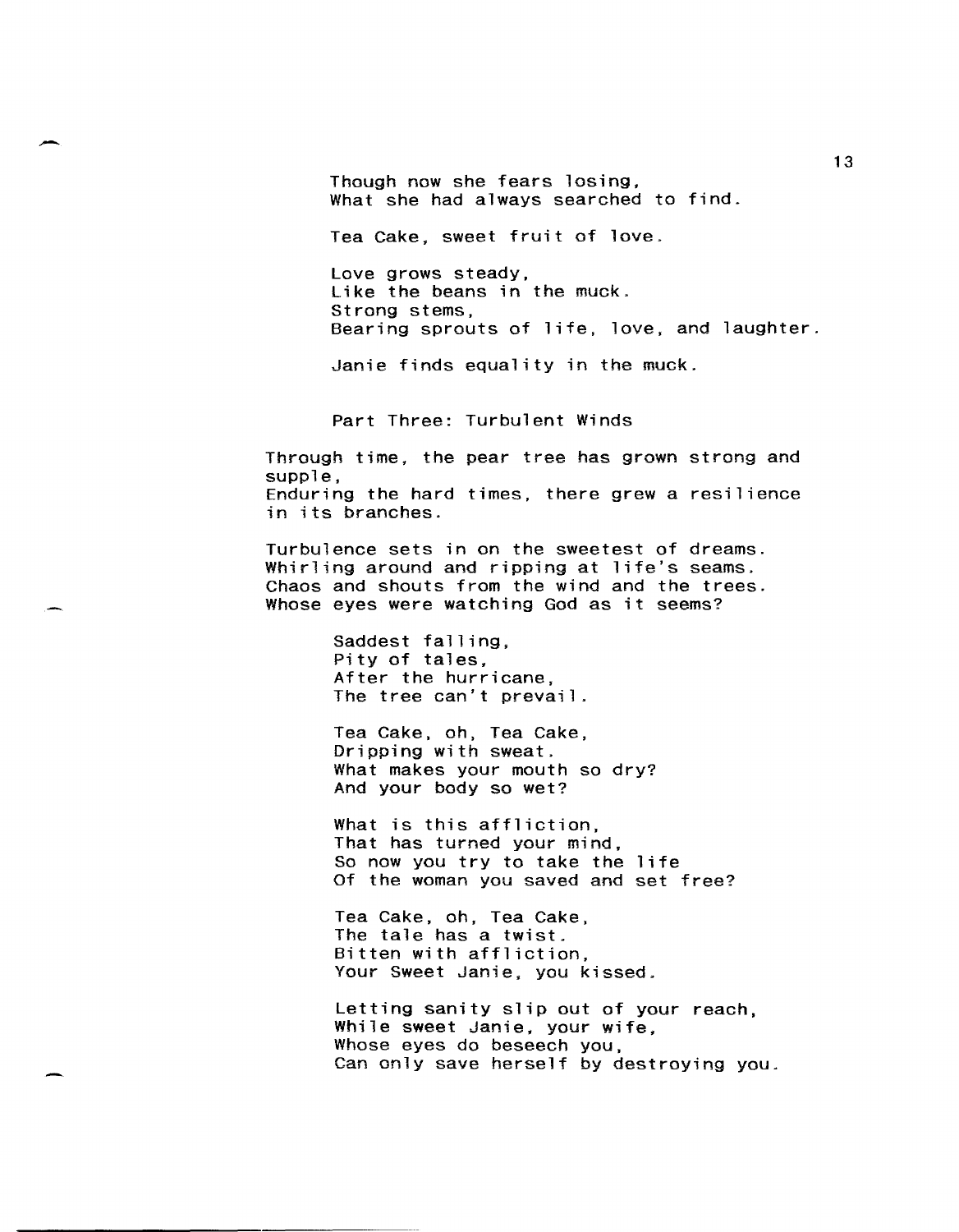Part Four: Only Janie

.<br>ما*لسلم* 

Janie, sweet Janie, What sorrow is this? That God gave you love, And then took it for His.

Janie, sweet Janie, Wise, delicate thing, Your understanding is greater, Than the wisest of beings.

Janie, sweet Janie, Don't lay your head low. Realize that you did have love, As you now let it go.

And do let it go.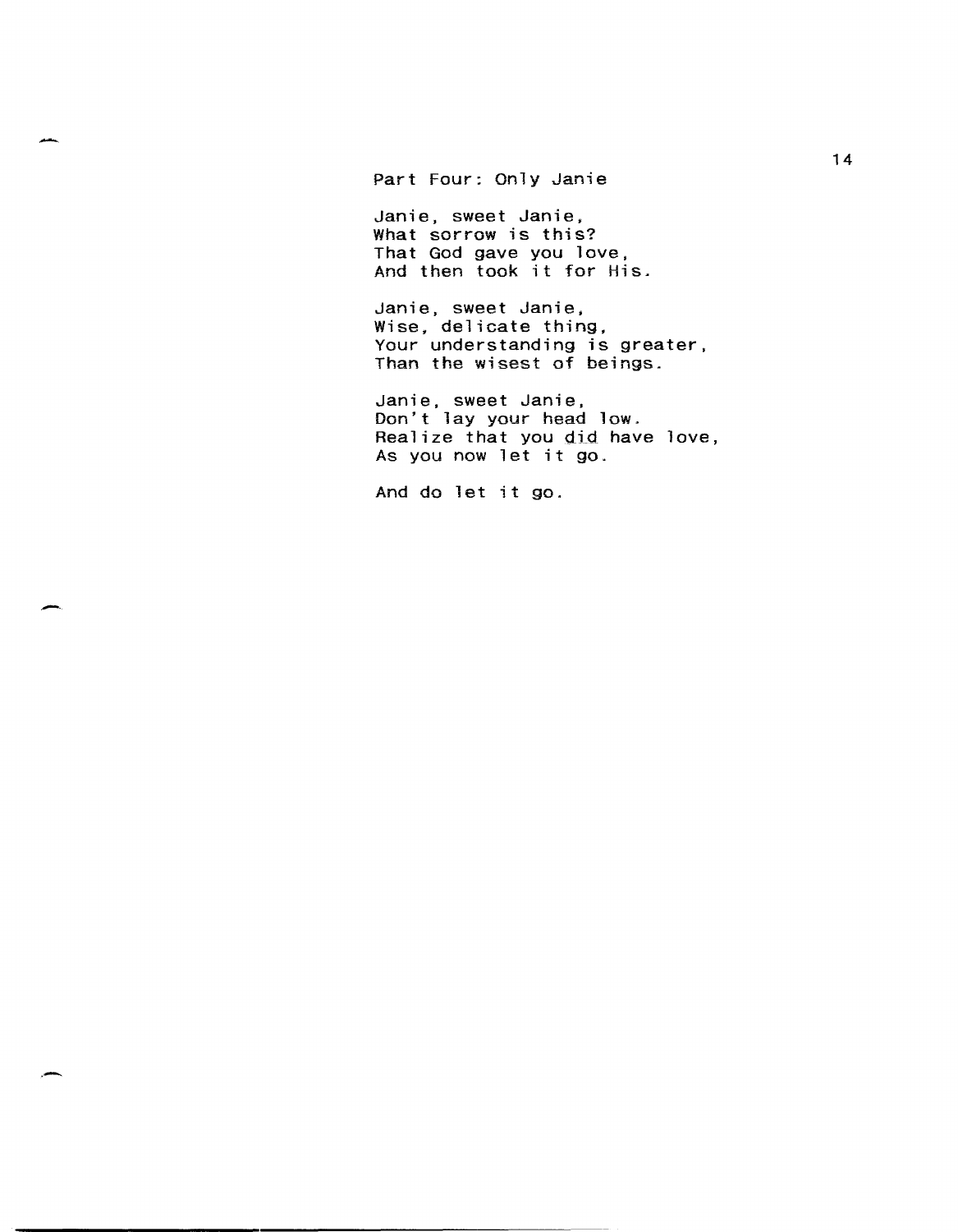SECTION TWO

سد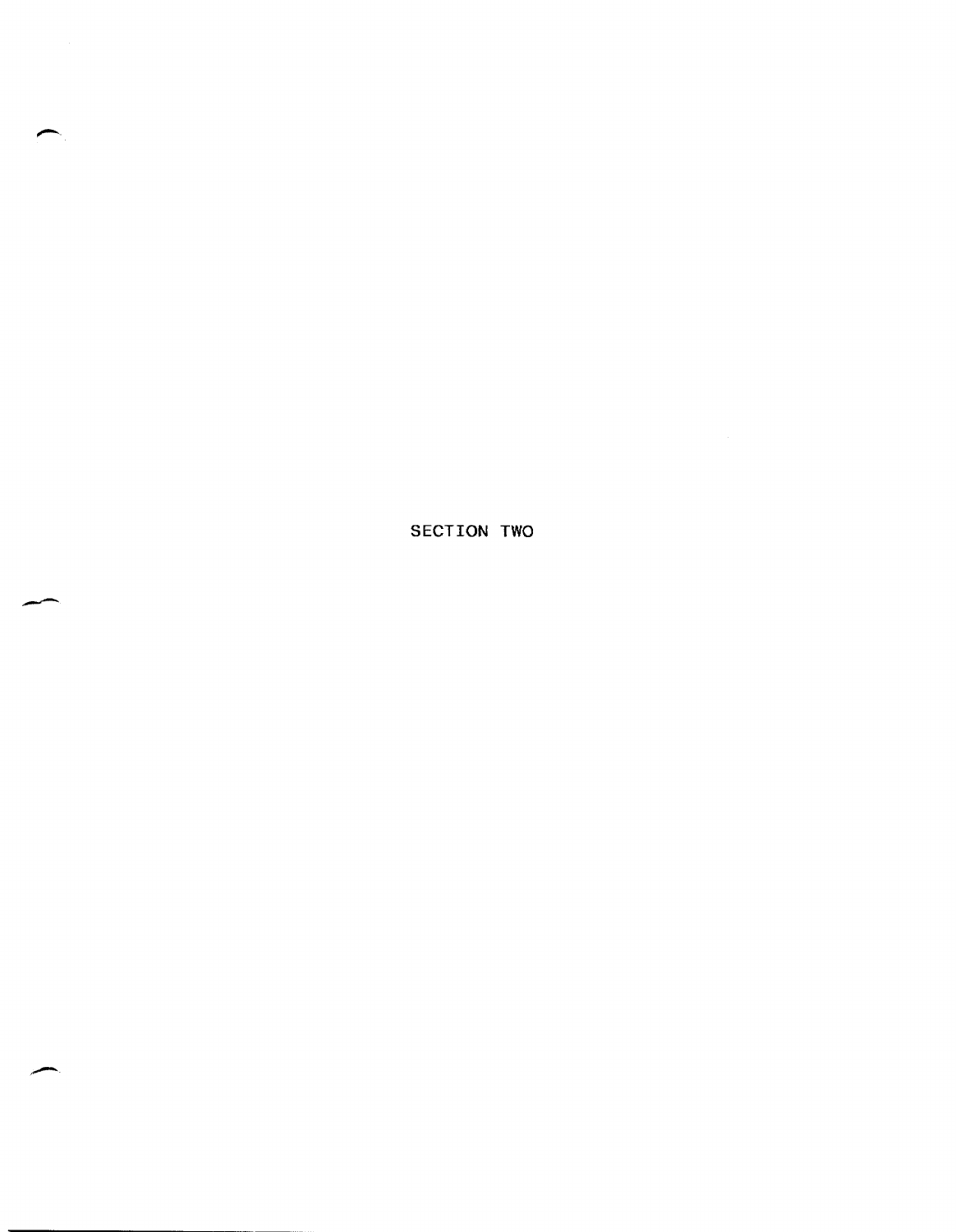My uncle. Garth Fisher. currently resides in Wisconsin and has provided counseling services there for many years. He teaches relationship workshops and has had many articles published on related topics. He recently switched his area of practice to massage therapy and is dedicated to the healing of people on the mental. physical, and spiritual realms.

Over the years Garth has collected many insights from his work and his own personal journey through life. He published many of them in his first book, Fortune Cookies: Recipes for a Master in Training. He has now given me the opportunity to have some of my poems published in his second book. which is a sequel to the first.

-

15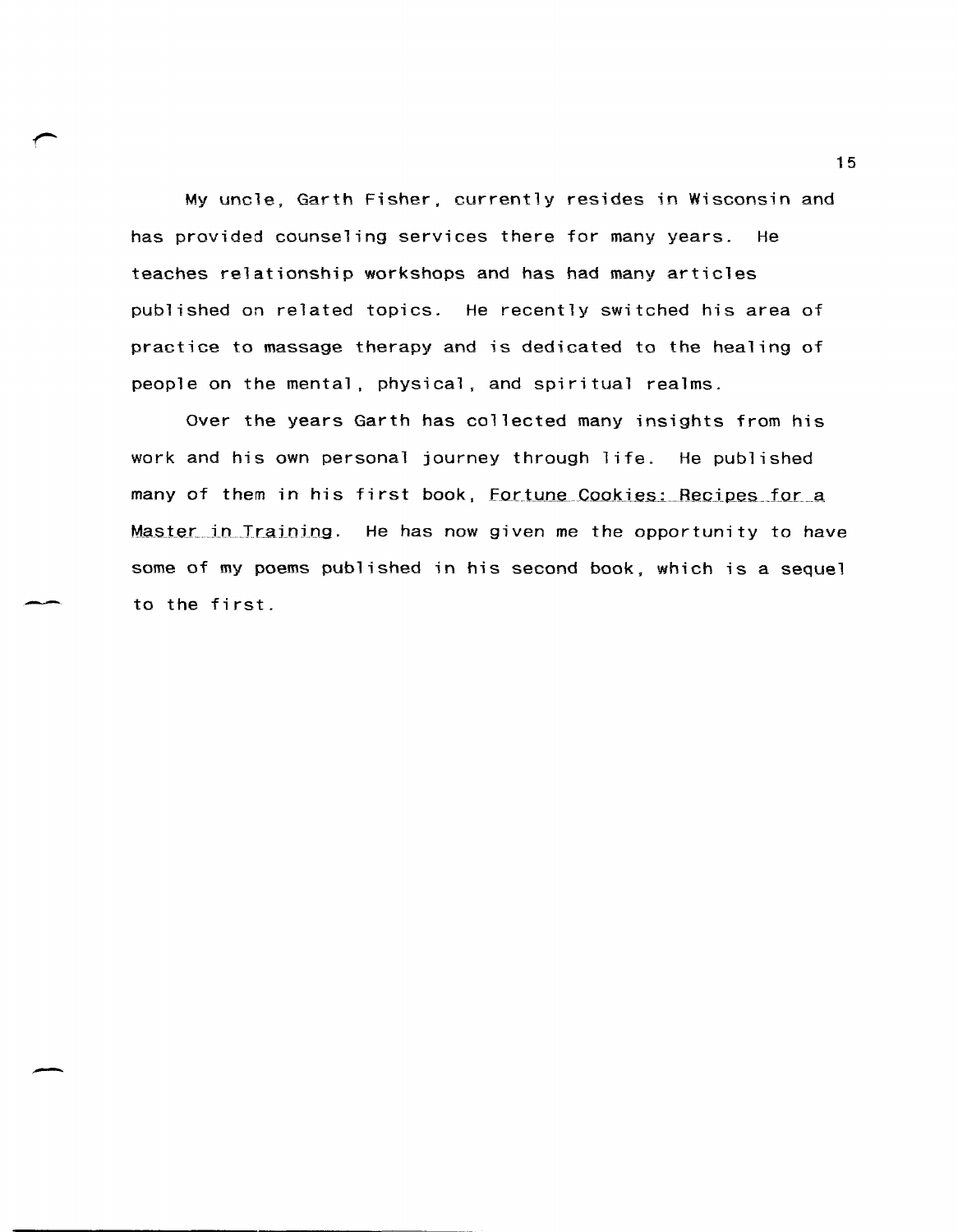I have included the table of contents from his book, since the actual book is not included here:

Table of contents for Fortune Cookies: Recipes for a Master in Training Vol. II: Chapter One: Crossing the Bridge Chapter Two: Fortune Cookies Chapter Three: Poems by Renee Miracle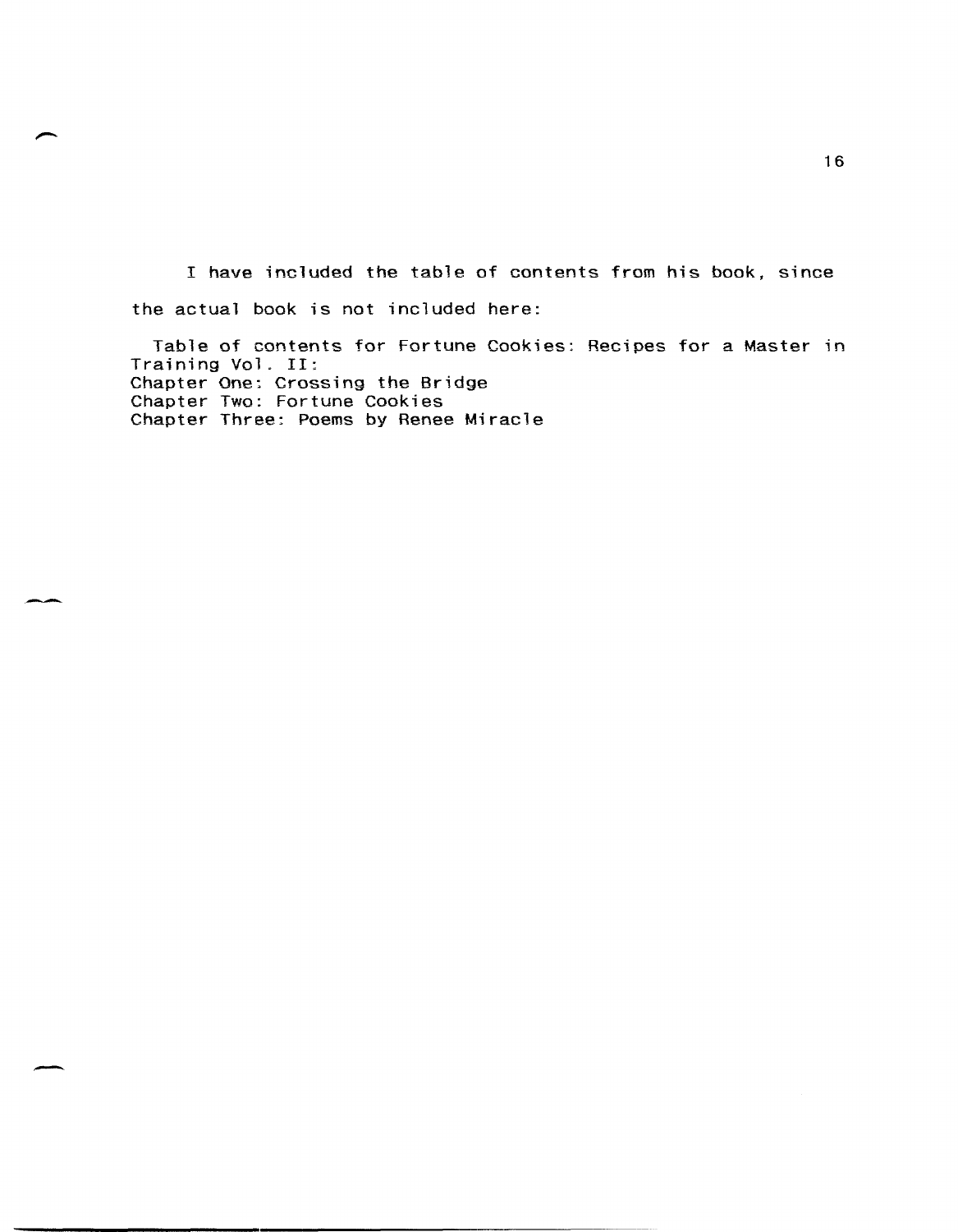This is a list of the poems that are being published in my uncle's book. They are listed in the order they appear in the book.

Wishes

Broken Child

The Nature of Existentialism

Somewhere Beneath White Stone Arches

The Caged Heart

Peace

Of Long Ago

Running to Stand Still

--

A Solemn Land

And the Tracks Lead Nowhere I Heard Someone Say

Melting Ice

Ancient

Look

Star

A New Age

Love and Understanding

Holding on, Letting Go

Across the Distance

In Flow

In a Room Without a Door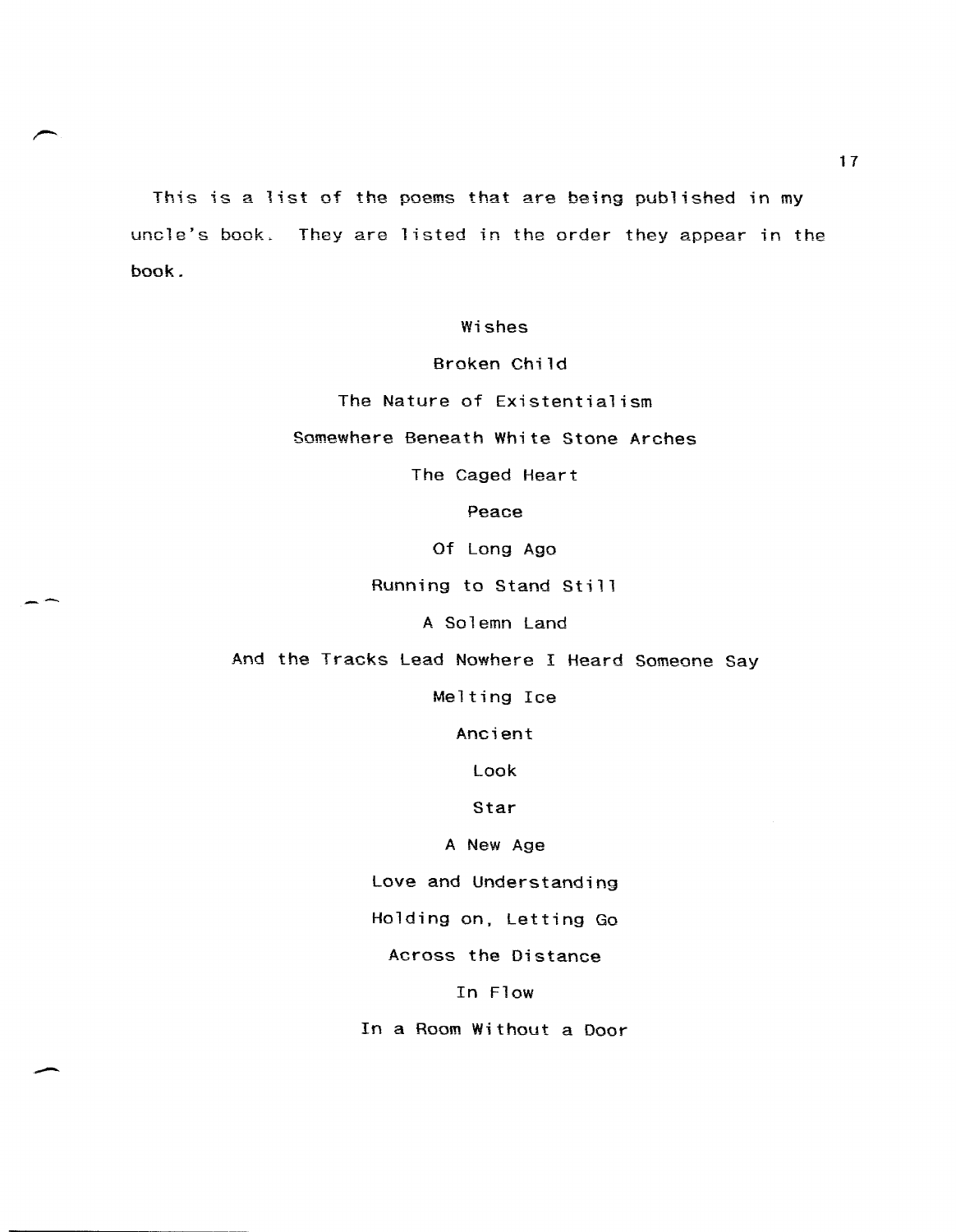POEMS

BY

# RENEE MIRACLE

**--**

-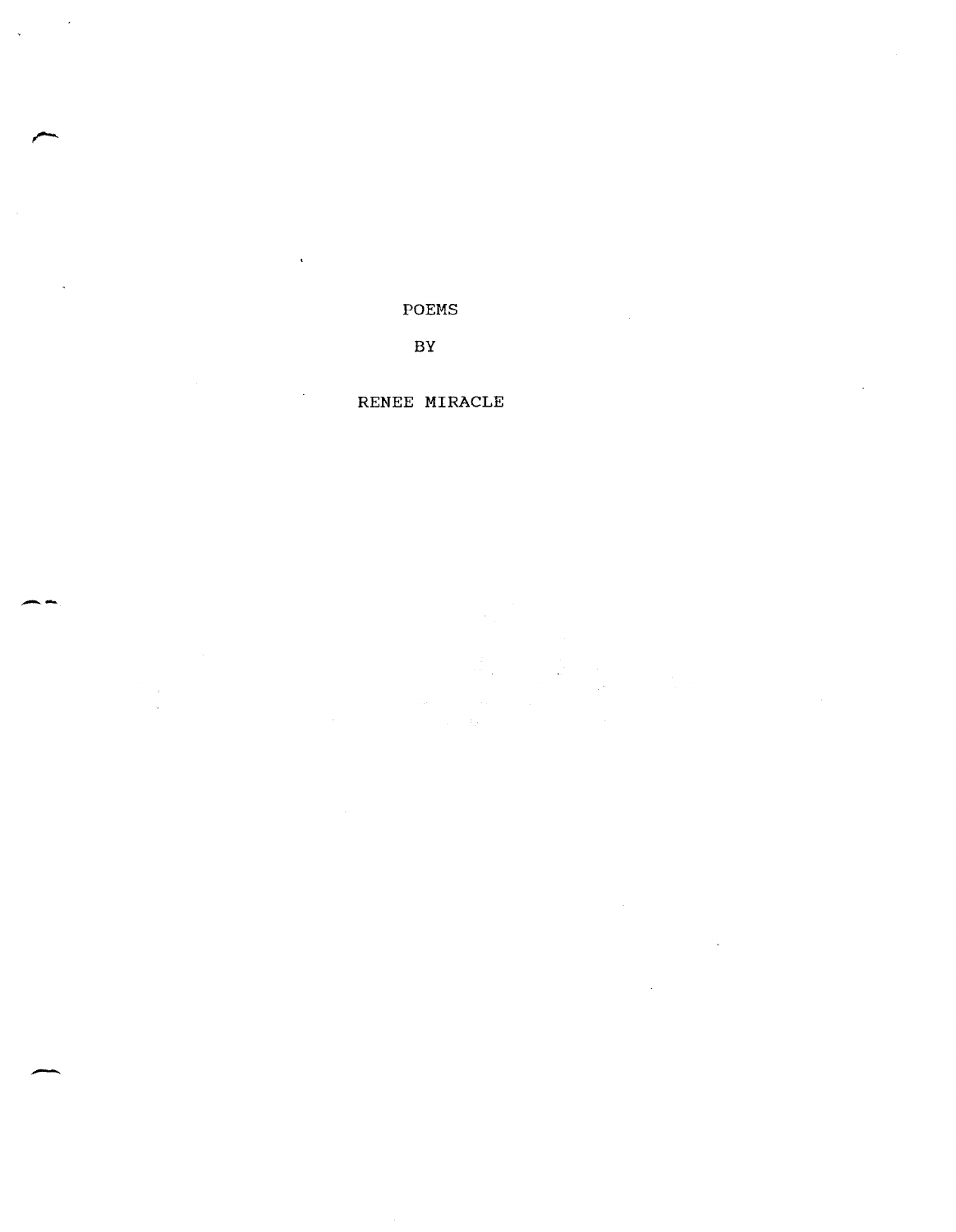## 000000000000000000000000000000000000000000000000000000000000000000 WISHES

Do you ever wish to thank someone, Whom you cannot reach with the sound of your voice Due to space or, time or conflict?

Do you ever wish to swallow your pride, And surrender your heart to the person you love?

Do you know when you are quiet and alone, How much they've changed you; How much courage they brought forth in you To change your goals and your dreams, your future?

Do you ever cry because You will not tell them how much you love them Or do you ever cry because you know how much you have hurt them And you know how much they simply want you to love them? Do you ever cry because they want you to help heal their past And you doubt if you can change your tomorrow?

Do you ever  $width_{i}$ To save for them a bottle Filled with your love and understanding for them?

Do you ever wish For the pain to end, And the present to stop, And time to cease, So that they can be fulfilled?

Do you ever wish to die, So you won/t burden their tomorrows Or your own: So the stinging pain in your wrists vIill stop Like the stinging pain in your mind?

Do you ever wish for their smell, their scent, their touch Their promise of forever Only to find yourself stale with cold wishes?

-,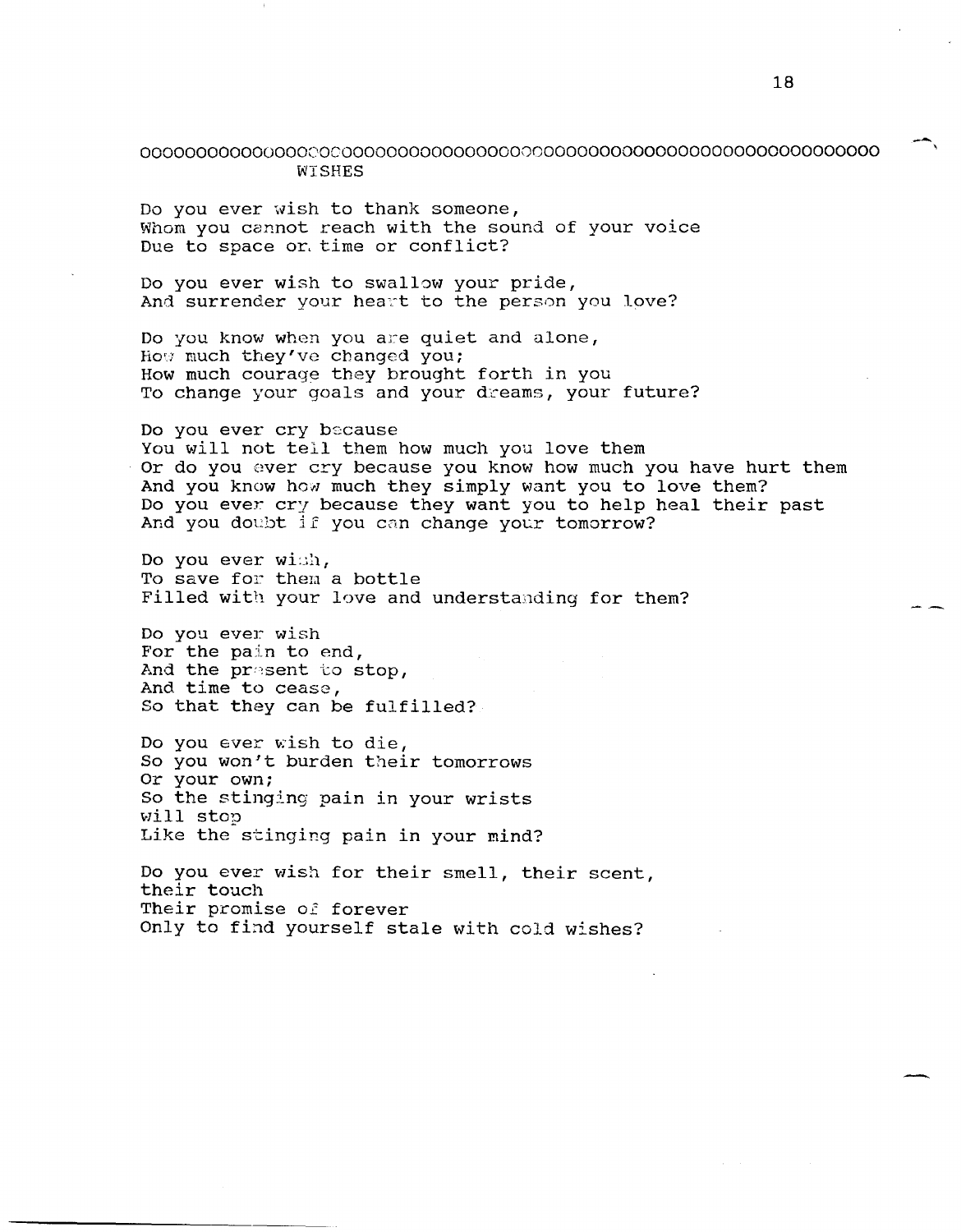## OOOOOOOOOOOOOOOGOOOCOOOOOOOOOOOOOOOOOOOOOOOOOOOOOO BROKEN CHILD

To a broken child, with a shattered smile, Sometimes the things That tomorrow brings, Take a long, long while.

-..

-

Distracted by the tempest When the lightening strikes, Knocking out of me, The breath of life.

Rolling thunder, Pouring rain, A feeling of stability Is impossible to maintain.

But, it's been awhile Since the thunders ceased, And quietly, the rains Have eased.

Clearly, I see your face, Beyond the storm. And I know there is safety now in your arms.

I reach out and hear you say, There is always tomorrow; You can forget today.

But to a child in the past, Tomorrow Was more frightening, Than the last.

But now, I can say I know You will be there, And maybe when tomorrow comes, A smile of assurance will light my way.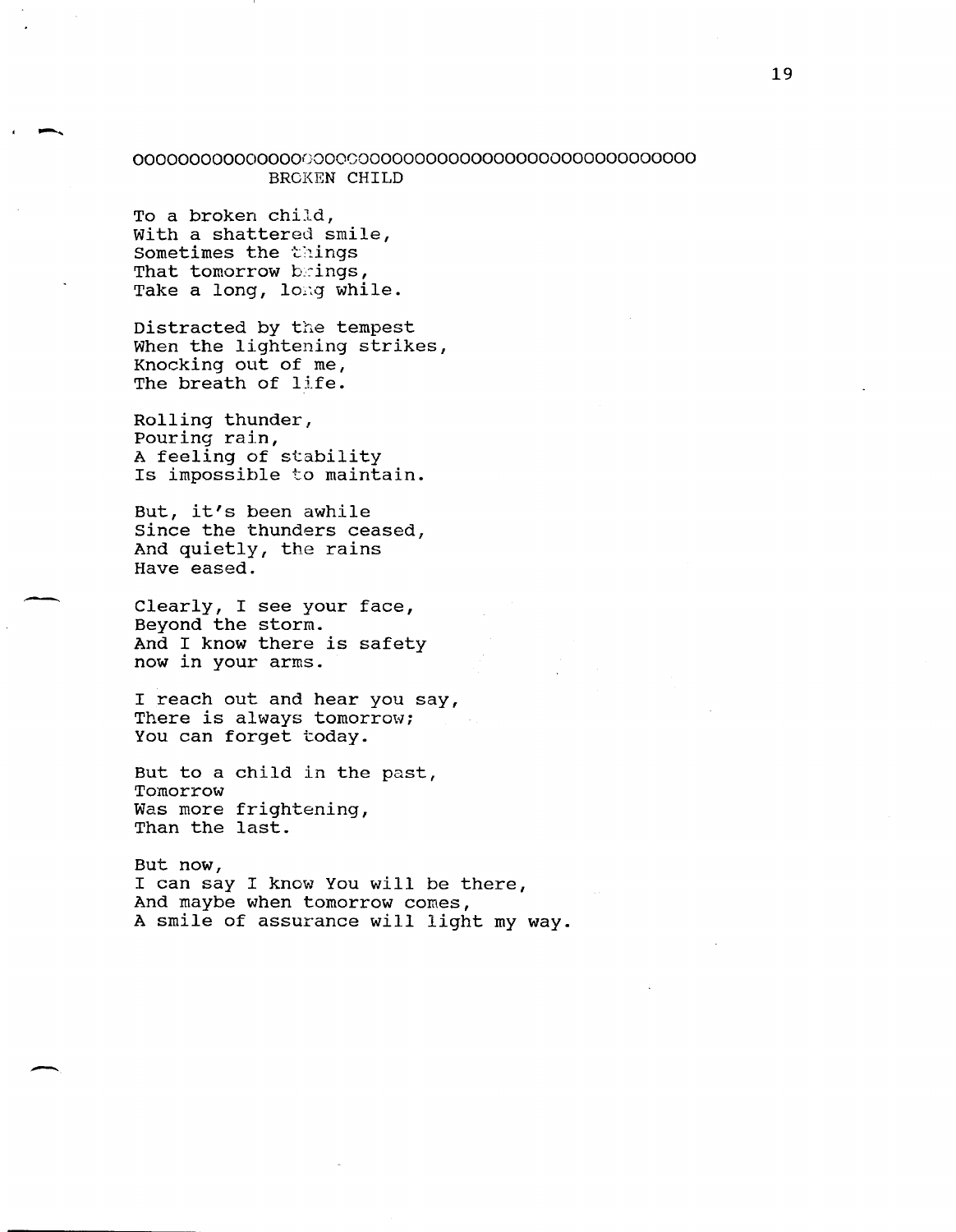000000000000000000000000000000000000000000000000000000000000000000 THE NATURE OF EXISTENTIALISM

> We are leaves, Blown about By the winds Of existence.

Empty shells Scattered On the sands Of life's shores.

Placed here by The tides, the winds; Directed By forces beyond our awareness.

We are snowflakes In the storm of surviving. No two exactly alike, But Each will melt in the sun.

We are seeds, Scattered to grow and then wither On o'r own separate tracts of land.

We are the center of everything, And the shadows of nothing. We are the mortal immortal. We are dying life.

--

-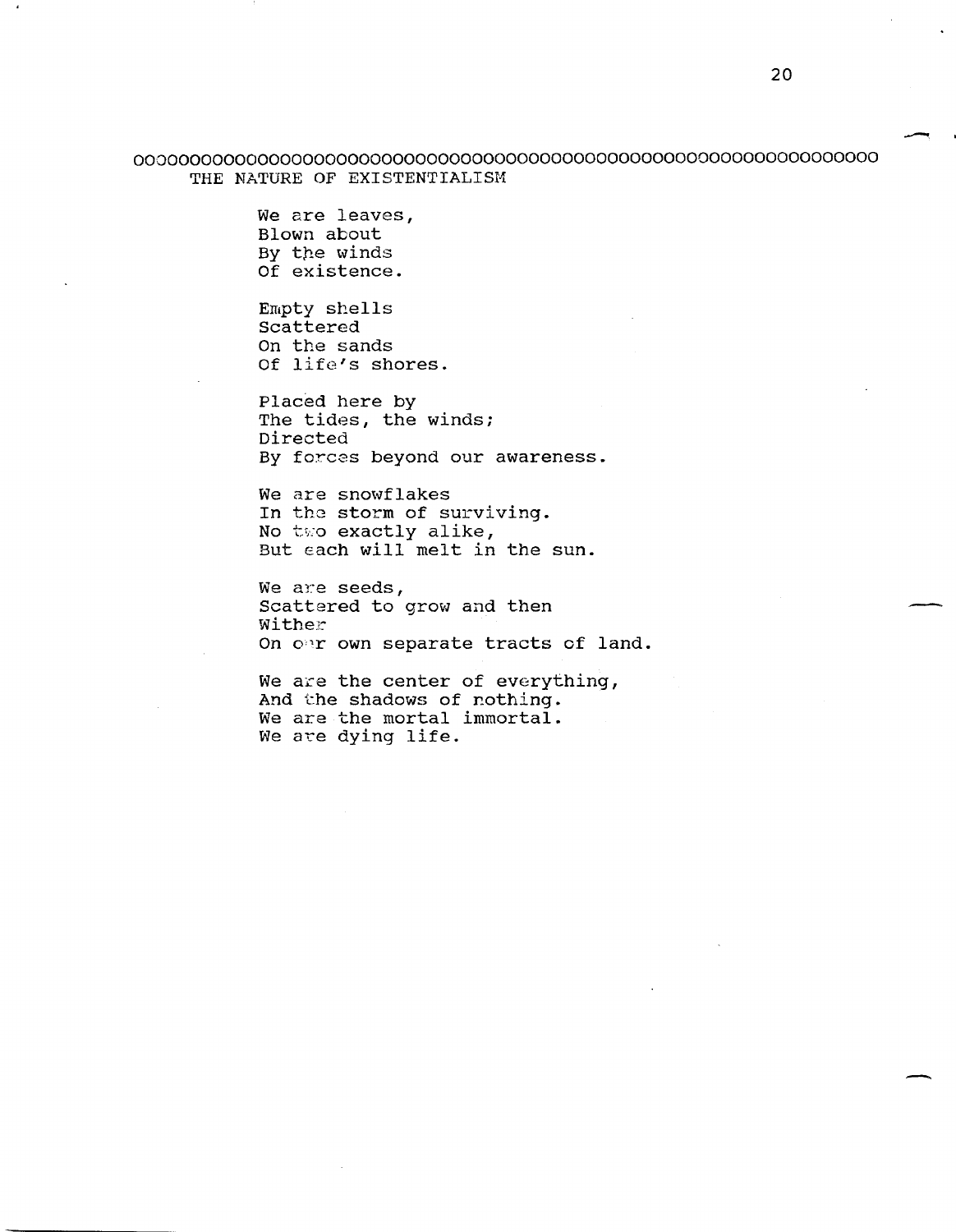## 0000000000000000000000000000000000000000000000000 SOMEWHERE BENEATH WHITE STONE ARCHES

Somewhere beneath white stone arches, A little child's soul cries out. Somewhere in the depths of darkness, A child tries to be heard.

And in a well-lit room, A child suffers, Again, a cry for our ears, But do we not hear !

 $\overline{\phantom{a}}$ 

-

 $\overline{\phantom{a}}$ 

And each child in the night cries, And though we seem to reach a higher point, Millions of living children's souls cry to us, And the sounds of a child's sorrow illuminates the night.

And yet we sit, unmoved. Not realizing what to do.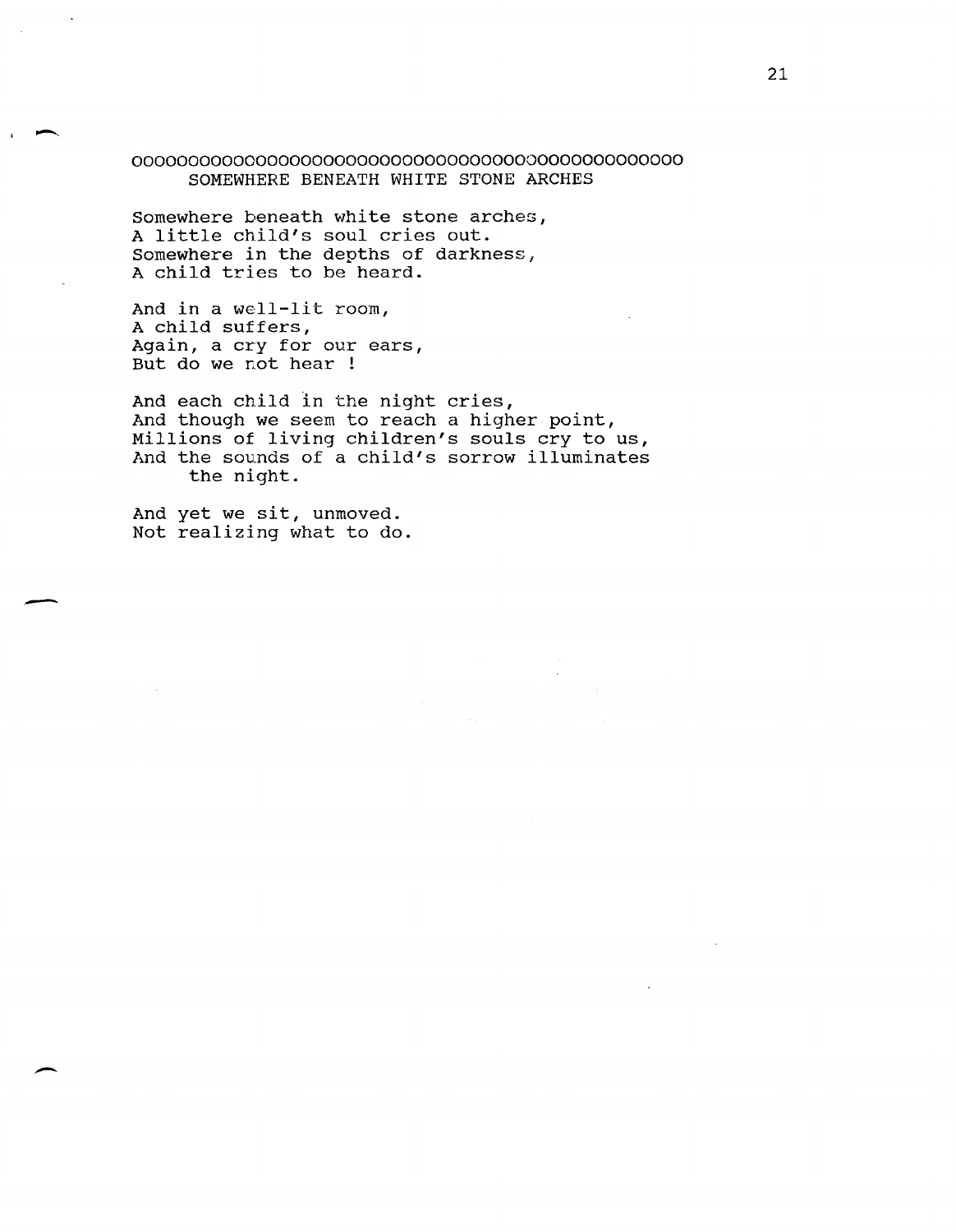### 0000000000000000000000000000000000000000000000000 SOMEWHERE BENEATH WHITE STONE ARCHES

Somewhere beneath white stone arches, A little child's soul cries out. Somewhere in the depths of darkness, A child tries to be heard.

And in a well-lit room, A child suffers, Again, a cry for our ears, But do we not hear !

And each child in the night cries, And though we seem to reach a higher point, Millions of living children's souls cry to us, And the sounds of a child's sorrow illuminates the night.

And yet we sit, unmoved. Not realizing what to do.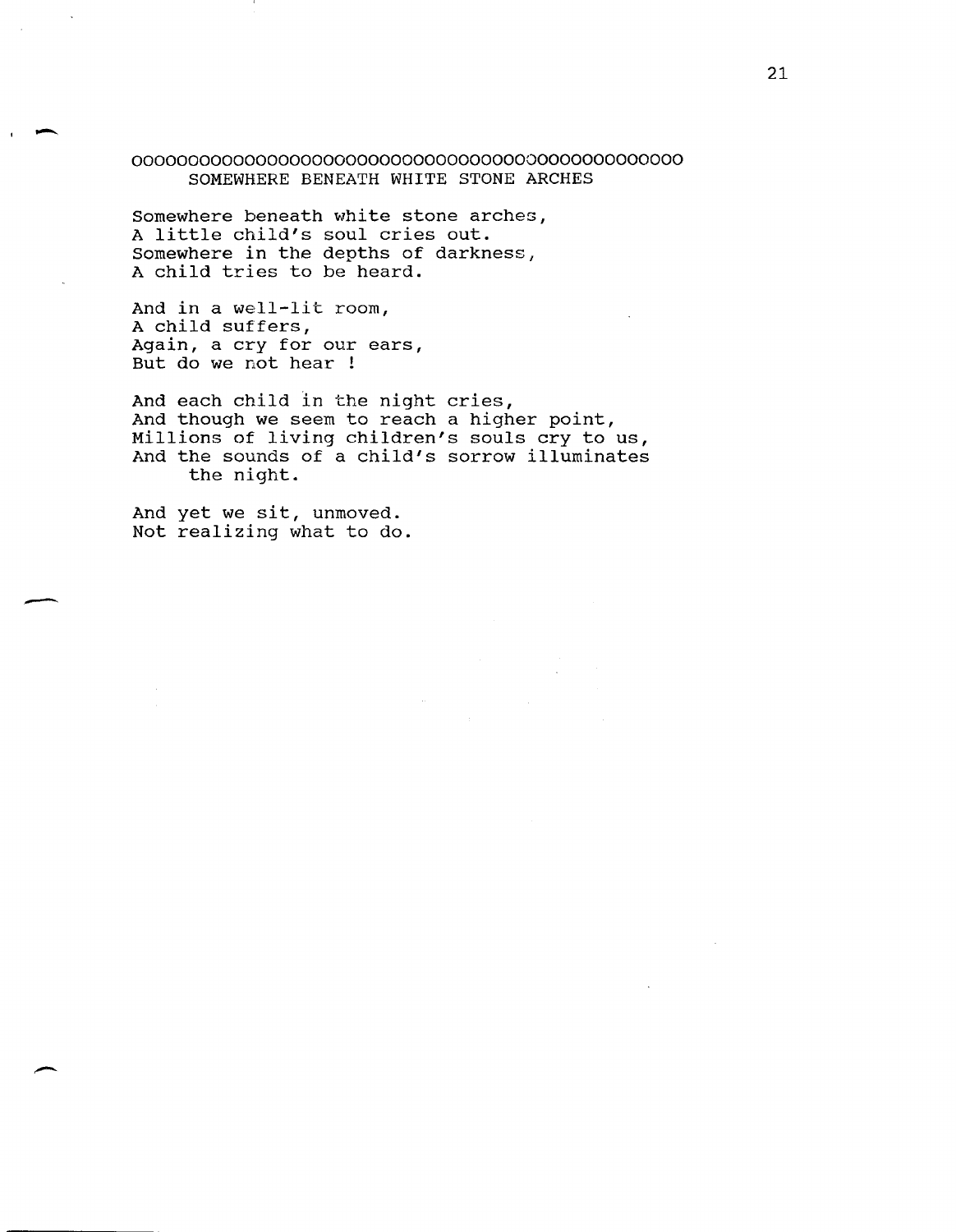000000000000000000000000000000000000000000000000000000000000000000 PEACE

Return to me Again and again, Oh wave of hope. And of all things,

Bring to me The pleasure and the peace Of knowing, There is meaning beyond What I see.

Roll away my fears, Everlasting, dissipate them, Draw close that calm, That balms the wounds of my soul, And leaves me content.

Endless Light, Sea to shore, Guide me to your peace With the knowledge That there is more.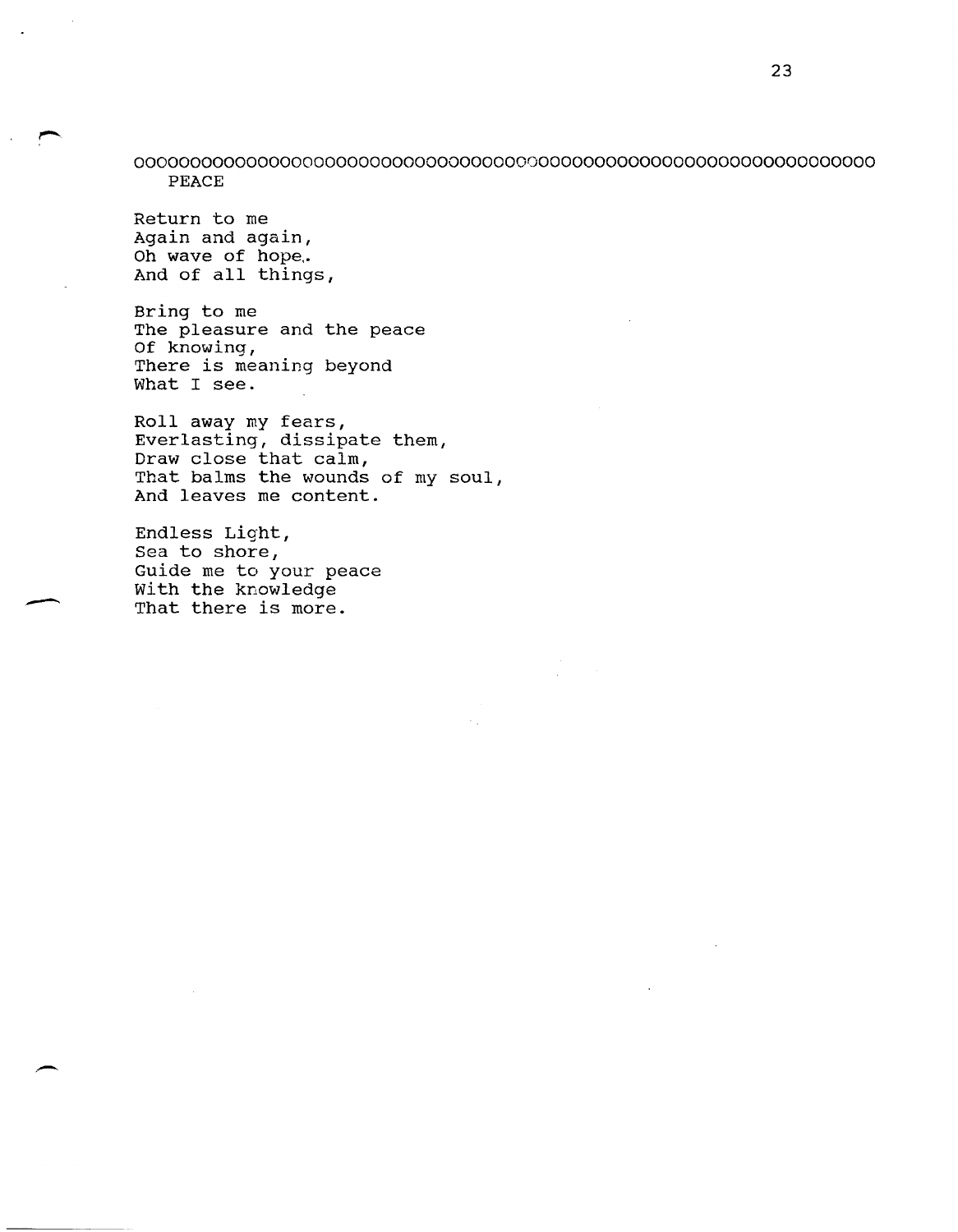OOOOOOOOOOOOOOO~'OOOOOOOOOOOOOOOOOOOOOOOOOOOOOOOOOOOOOoooooonoooooo OF LONG AGO

Look into her eyes, And there You'll find her heart. Believe in what you see, Because that is just the start.

For there within her eyes Is the mirror of her soul Though her face is worn, And slowly growing old.

Her beauty was once there Plainly on her face. Even flowers in the springtime, She did surely grace.

Yet no longer in her features Plainly is it told, The beauty in her heart The passion in her soul:

But deep inside her eyes The fiery flame still glows. Though her face is worn, And slowly growing old.

-

-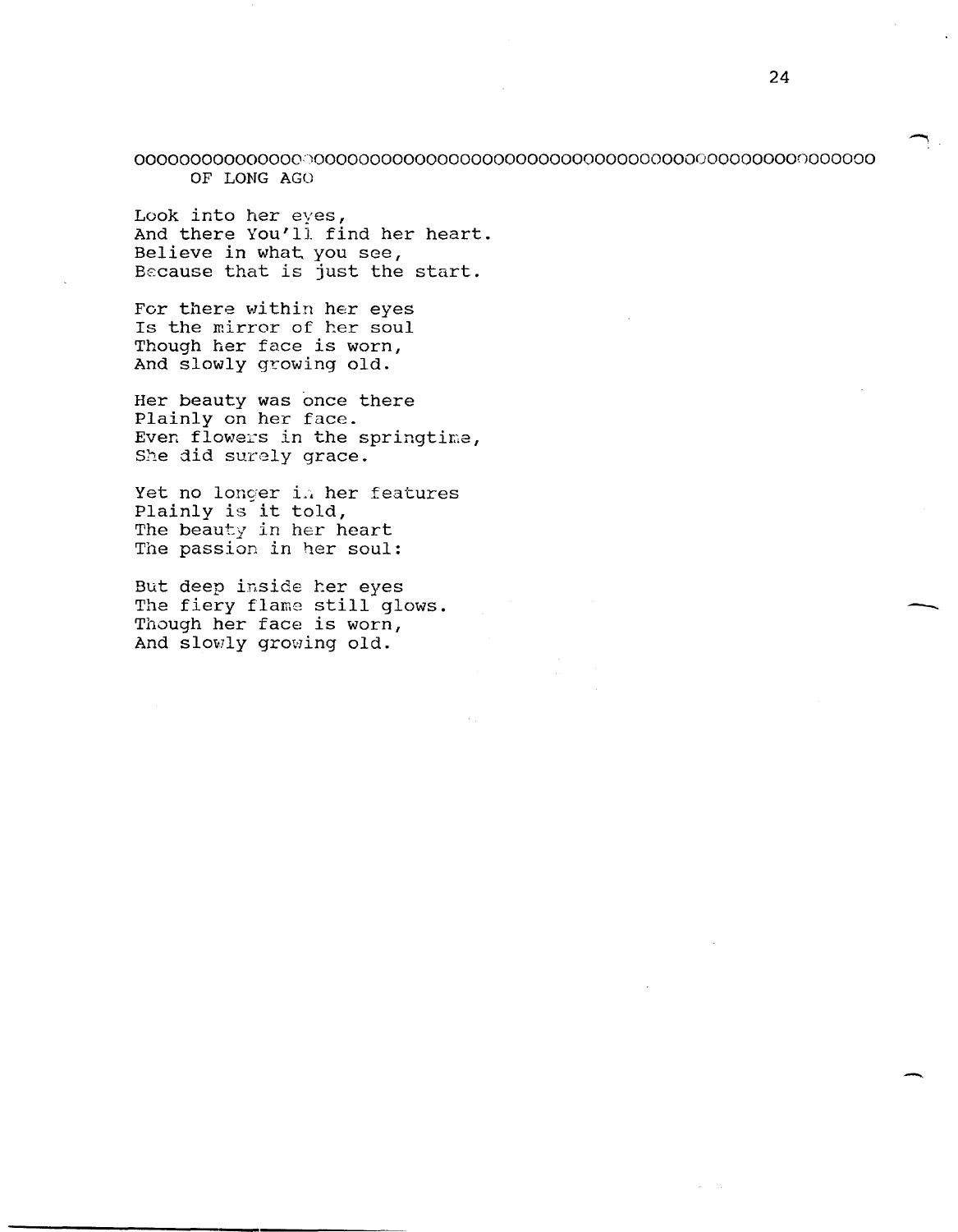000000000000000000000000000000000000000000000000000000000000000000 RUNNING TO STAND STILL

I've searched the roads and railways. I've searched the stars and skies, I've searched the night and day, And even someone's eyes.

But the more I search out an answer, The more it wants to hide. And I wonder how many times I've been fooled Or to myself l've lied.

I've searched an open grave. And a ghost I'd once known. I searched the rock of Heaven. And some artificial stone.

But in none of them were answers, And in none of them was me And the more I searched, the more I knew I truly could not see.

-

-

I searched my heart so wholly I thought I'd surely know. l've searched empty open nights, And at times l've searched my soul.

But the answers evade me. I know not where they hide. I've searched the lonely valley, And on the highest mountain side.

I searched in crowds of people I searched out on my own. I searched in an abandoned church yard. And in the privacy of home.

But I still know not all the answers, And I doubt I ever will, Fore as many stones as I've overturned the More questions I've found revealed.

I've searched so deep that I've lost track Of what's inside of me. And if I would quit searching. I'd see all I needed to see.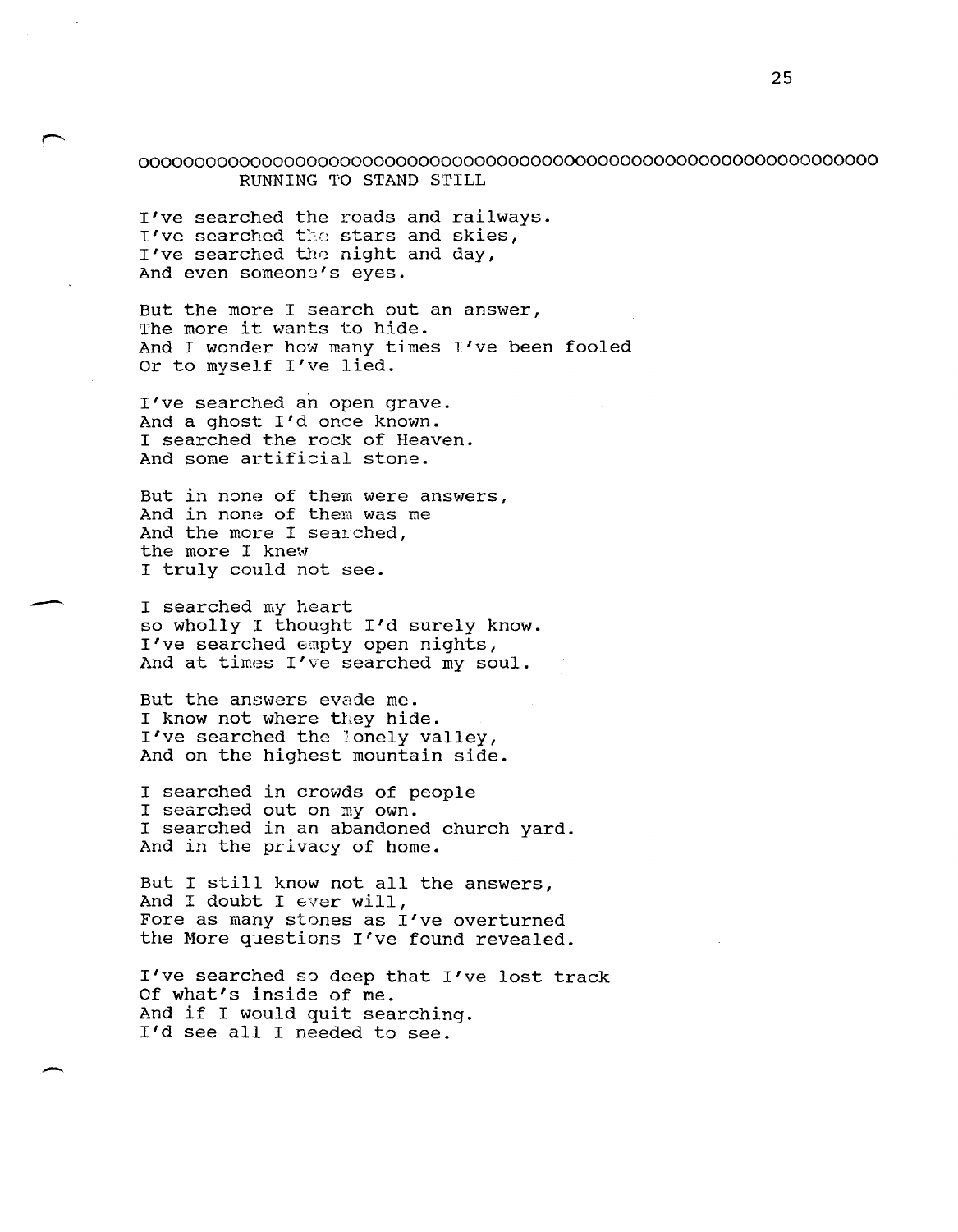## 000000000000000000000000000000000000000000000000000000000000000000

#### A SOLEHN LAND

Across the rolling mountains, Beneath the stirring seas. My mind is filled with sorrow, My heart is filled with ease.

There is a land I know of, From here it is not far, The way is always gloomy, without a guiding star.

And in this land I know of, The thunders never cease. All the hearts are heavy, In air there is no peace.

They drean of dreary dreams. Doomed to never rest. A barren, bleak, deserted land, A never ending test.

And in my heart they have a place, Although they do not know. For at most tines this very land, Is the land where I must go.

-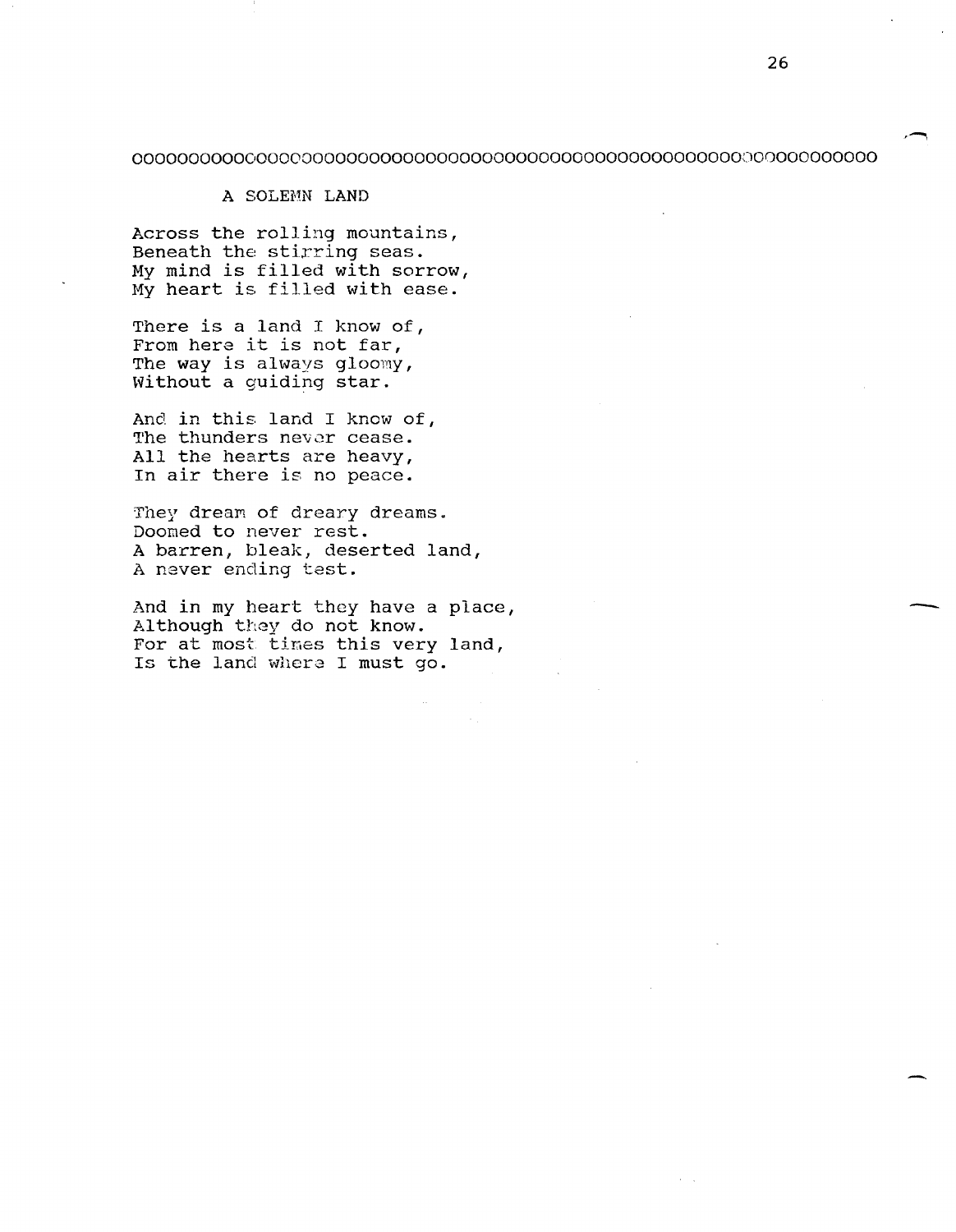000000000000000000000000000000000000000000000000000000000000000 AND THE TRACKS LEAD NOWHERE I HEARD SOMEONE SAY

Somewhere deep beneath the thick concrete Lies the paw print of a wolf sealed in stone Somewhere in the depths of my heart, There is a cry, I feel alone.

Beneath the looming pavement Our Earth tries to breathe, Cold from lack of sunlight Through steel and stench it heaves.

Alone it cries for life. The wolf hears its call And only he knows best The meaning of it all.

Thick in industry. In the heart of the city People are crowded Their faces not pretty.

-

-

An artificial world All of our own Of lights and streets and towns. Of steel and bricks and stone.

We're too close to feel alone. Too separate to be one Where is our link in life? Where has our spirit gone?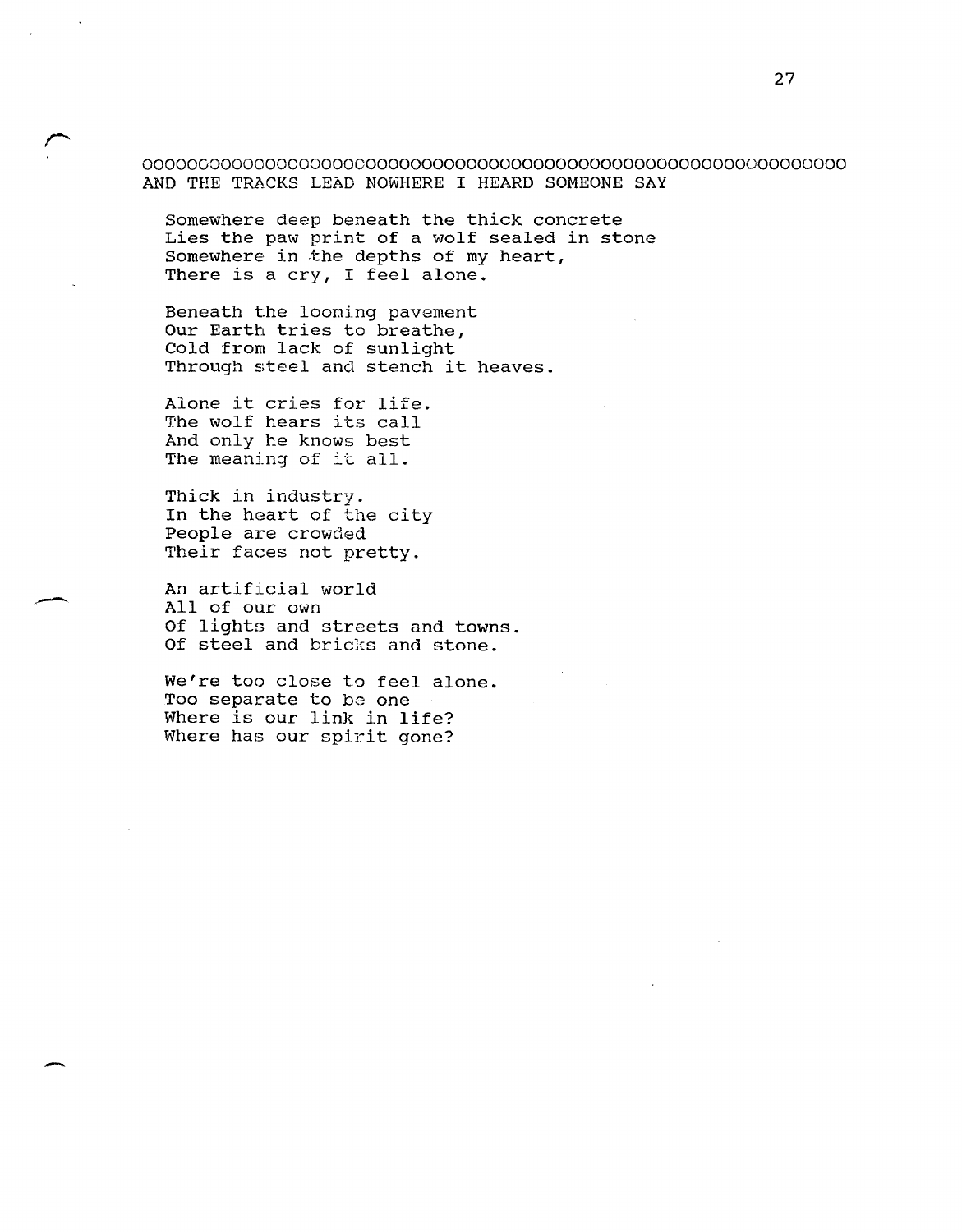000000000000000000000000000000000000000000000000000002) HELTING ICE

A single solemn flower, Changed by gentle rain showers, Now is destined, to grow In the sun's bright glow.

A tiny, perfect tear, Holding within it all my fear, Has now broken on the ground. with a carefree, sweetened sound.

A barren beach, Out of reach. New grown over with trees, stretches to the sea.

A cold stone accrued upon ny heart Scarce allowing breath to part, Now has melted into gold, Warming hopes, before untold.

A silent whisper to one's ear Always followed by the tears, Now a smile burning bright, Allowing love to warm the cold night. -,

--

 $\overline{\phantom{0}}$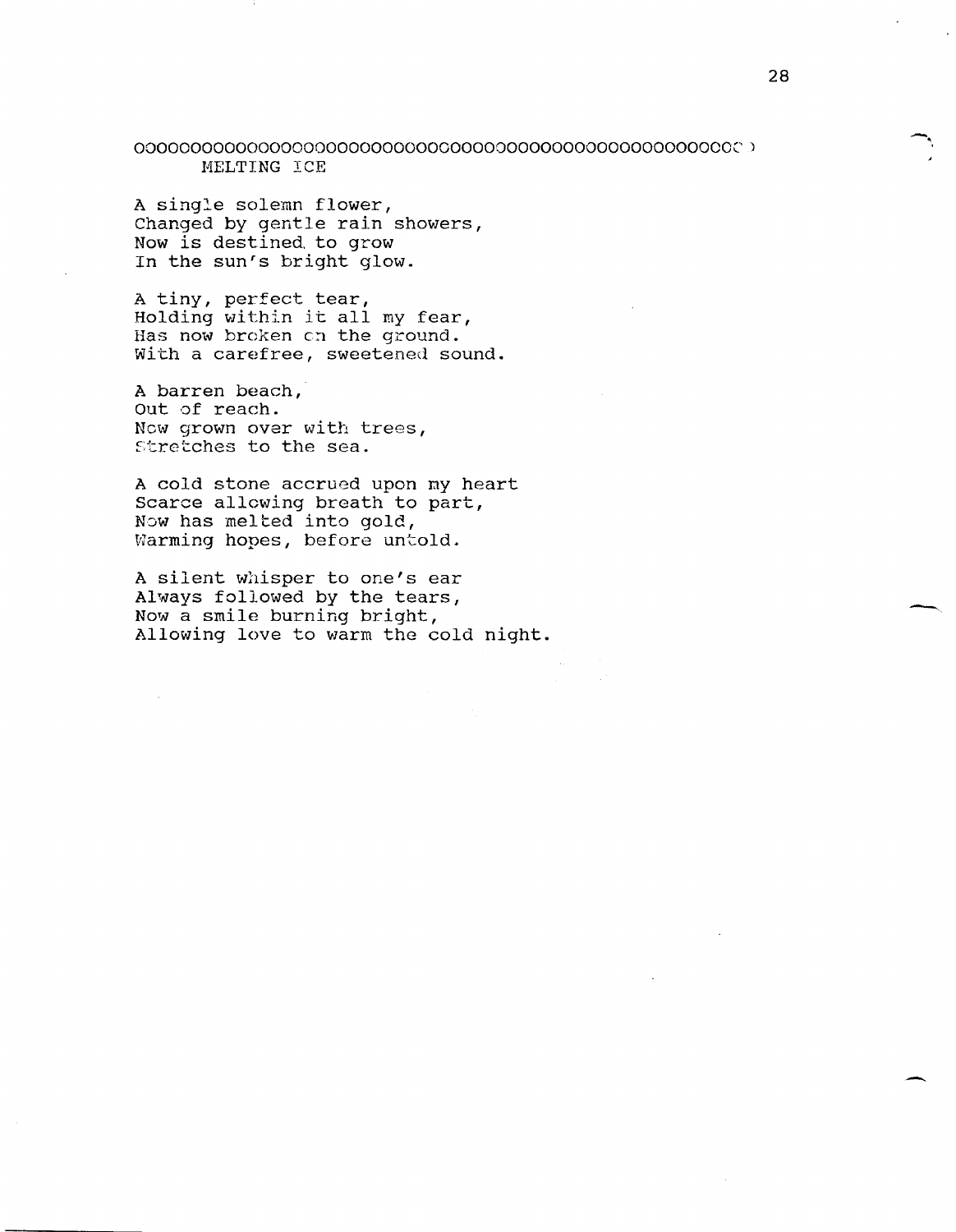## 000000000000000000000000000000000000000000000000000000000000000000 ANCIENT

without a light to guide me, Through silent paths I came, While tugging at my heartstrings Was emotion with no name.

A slight slur of color, At the end of tunnel laid. An amplifying distance, A song that's never played.

Yet something keeps me walking? Set deep inside my soul. A tragic tale of turmoil, That's never grasped nor told.

An ancient drum beating. Till no more pain is felt. In sorrow I marched onward, While others stopped and knelt.

-""

-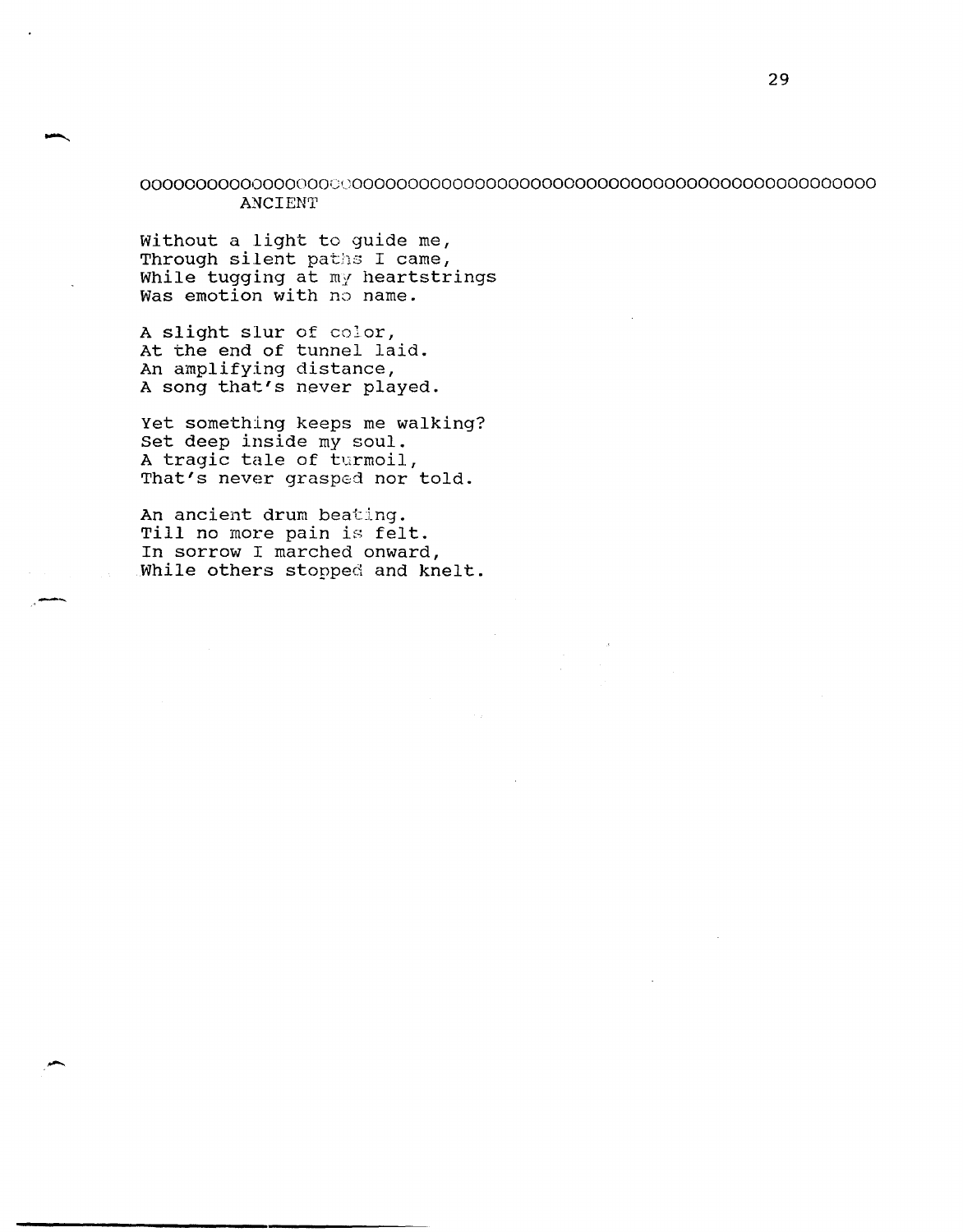## 000000000000000000000000000000000000000000000000000000000000000000 LOOK

Look beyond my *leatures*, God knows what you'll find. Lock past my eyes and lips; Look deep into  $\sqrt{y}$  mind.

Somewhere deep inside me, Although you cannot see, Is a soul that's burning brightly, Allowing me to be free.

Look beyond your mirror. Look beyond yowe tears. Fill your heart with love, And make great changes through the years.

Look deep inside my soul, Where even I can't see. Look there deep inside, And there you will see thee and me. .-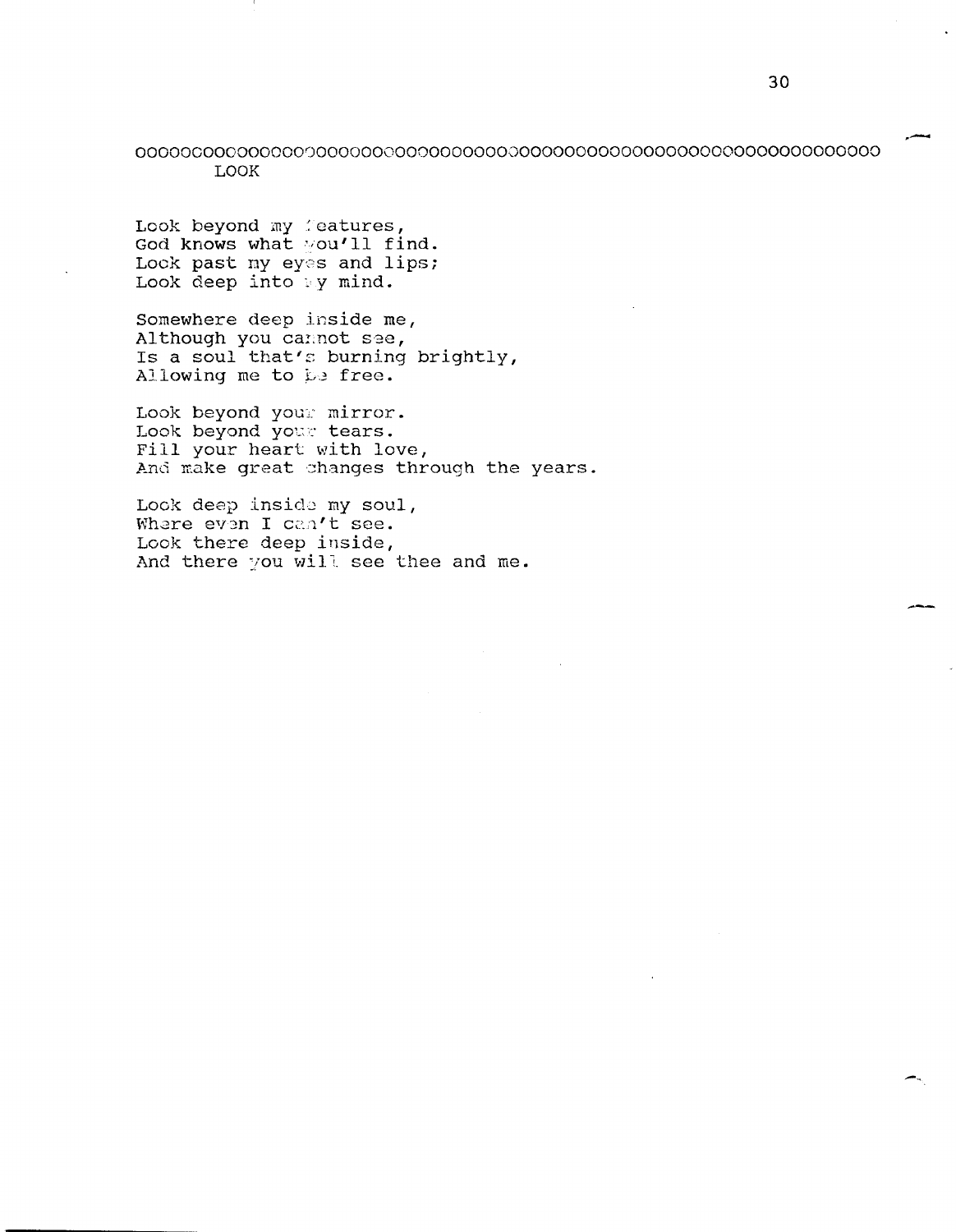000000000000000000000000000000000000000000000000000000000000000000 **STAR** 

The soft white light Of the story ending, Lights my way. Through the refuse of love.

Scattered and broken dreams Lying all beside me, Paled now, By the bright redness of my life.

My lips part. Words are spoken, I reach out; My hand is held.

-

-

No more echoes Off of lonely walls. I have joined in the fight To save myself.

Love is within my own grasp. Chance just plays with time. I control my own destiny, A star rising to shine.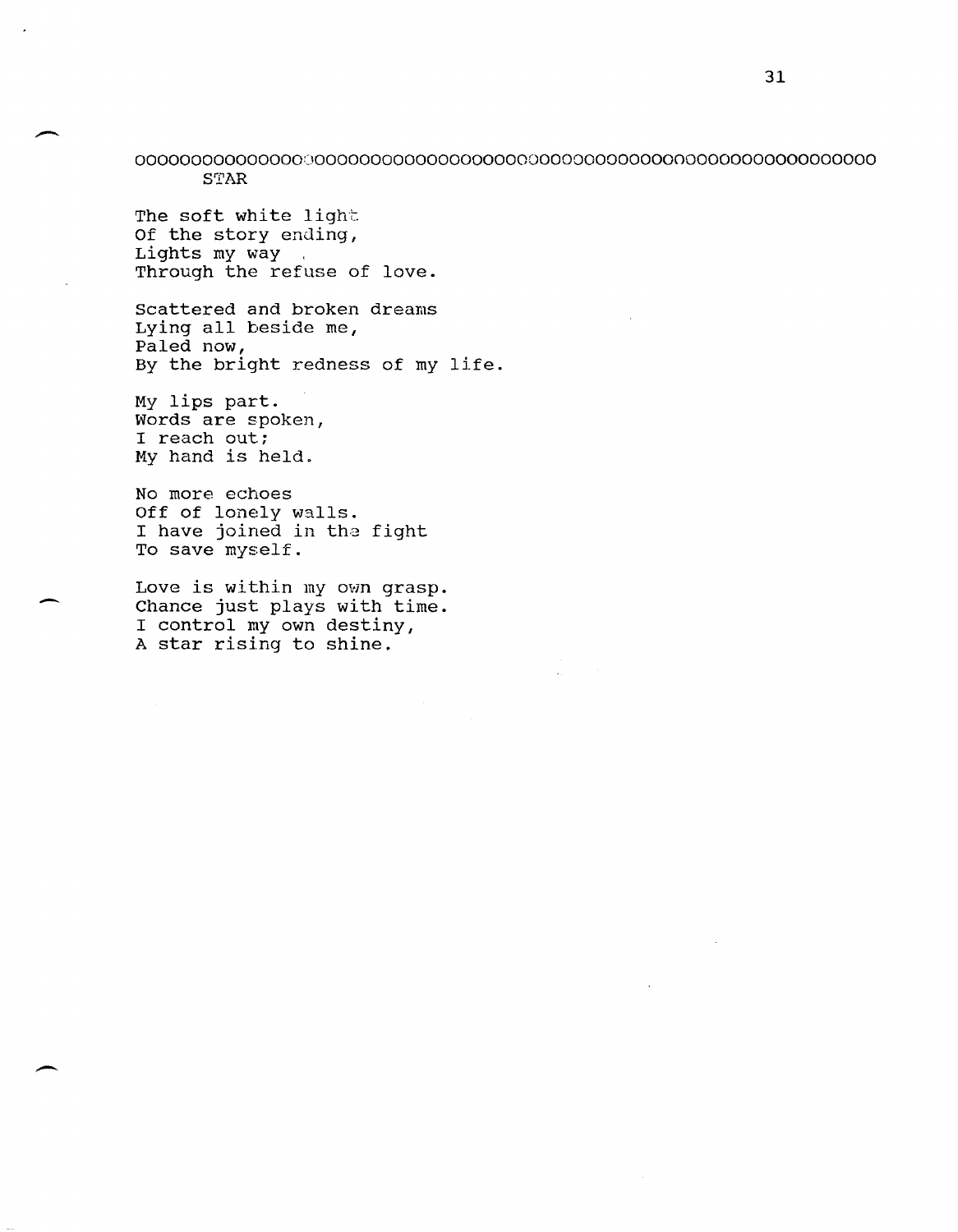00000000000000C800000000000000000000000000000000000000000000000000 A NEW AGE

Oh, Little Child Whose roots have to grow Through cement, To reach the rich nutrition Of the grass and soil,

Maybe this has done you wrong.

Oh, Little One Whose bed is cold As stone; Who will not know The comfort of Mother Earth To sleep in her warmth. .

Maybe your heart becomes cold, like the stone under your feet.

Maybe this has done you wrong.

Oh, Little child Who sees the grey Of yet another dawning day; Who knows nothing Of the colors of the wilderness, Of flower, field, and stream,

Maybe your resignation is due to a colorless world.

Maybe this has done you wrong.

Oh, Little Child Who lives, breathes, and eats Mechanical things; Who knows not human comfort In the face of pain and burden,

Maybe you are part machine.

Maybe this has done you wrong.

Oh, Little Child Who sees net The connection Between the wind and the sea; Who cannot realize how the "you" Can hurt the "me".

This has done you wrong?

-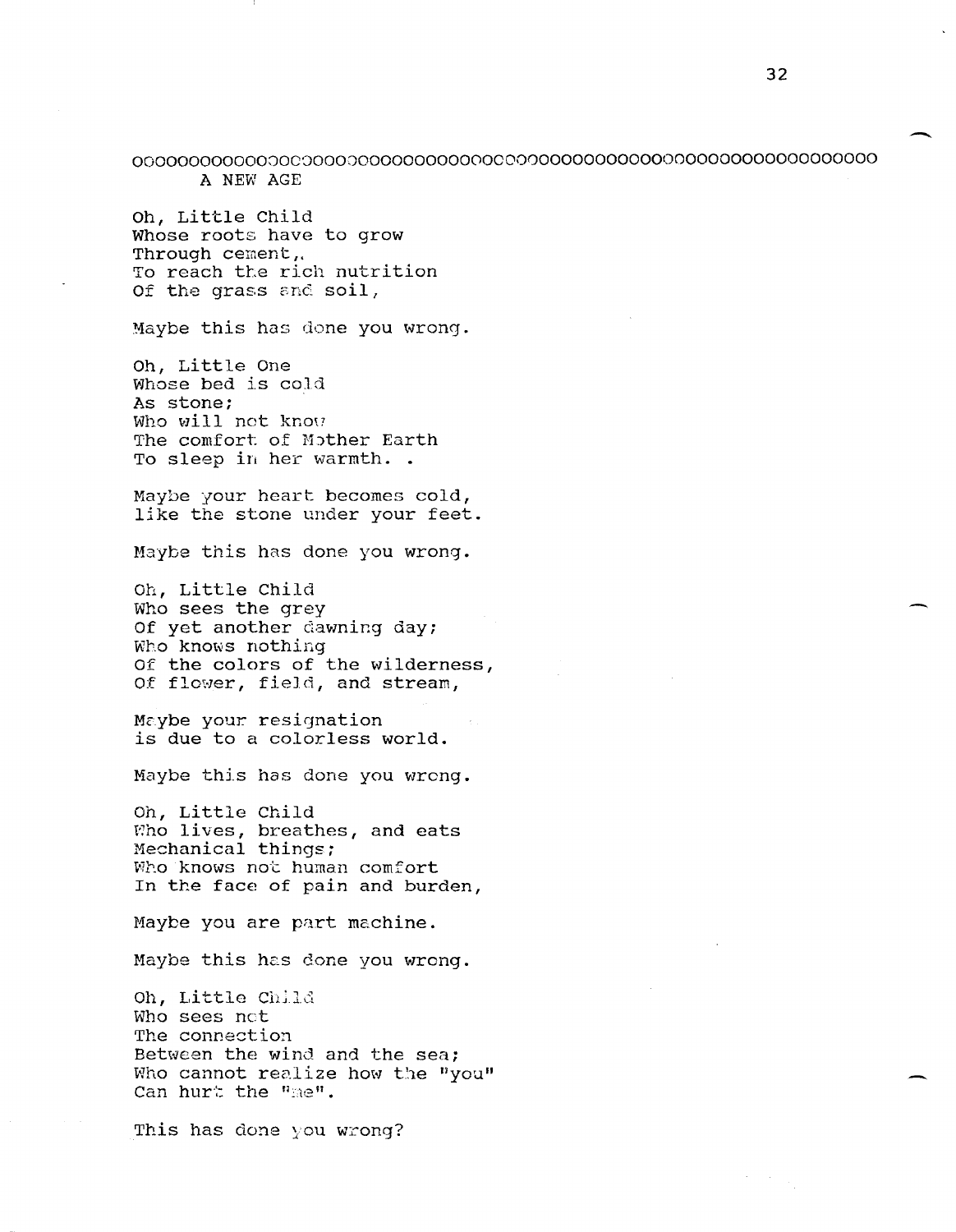## 000000000000000000000000000000000000000000000000000000000000000000

LOVE AND UNDERSTANDING

A gun Cannot break down The walls of ignorance,

Nor Can it remove Barriers to communication.

Intelligence Should be our firearms; Compassion our ammunition.

Words should be our weapons In the war of justice.

Knowledge and understanding Are the keys to our survival.

Open minds Never close out possibilities of truth.

An open mind Has never Killed someone .

--

. -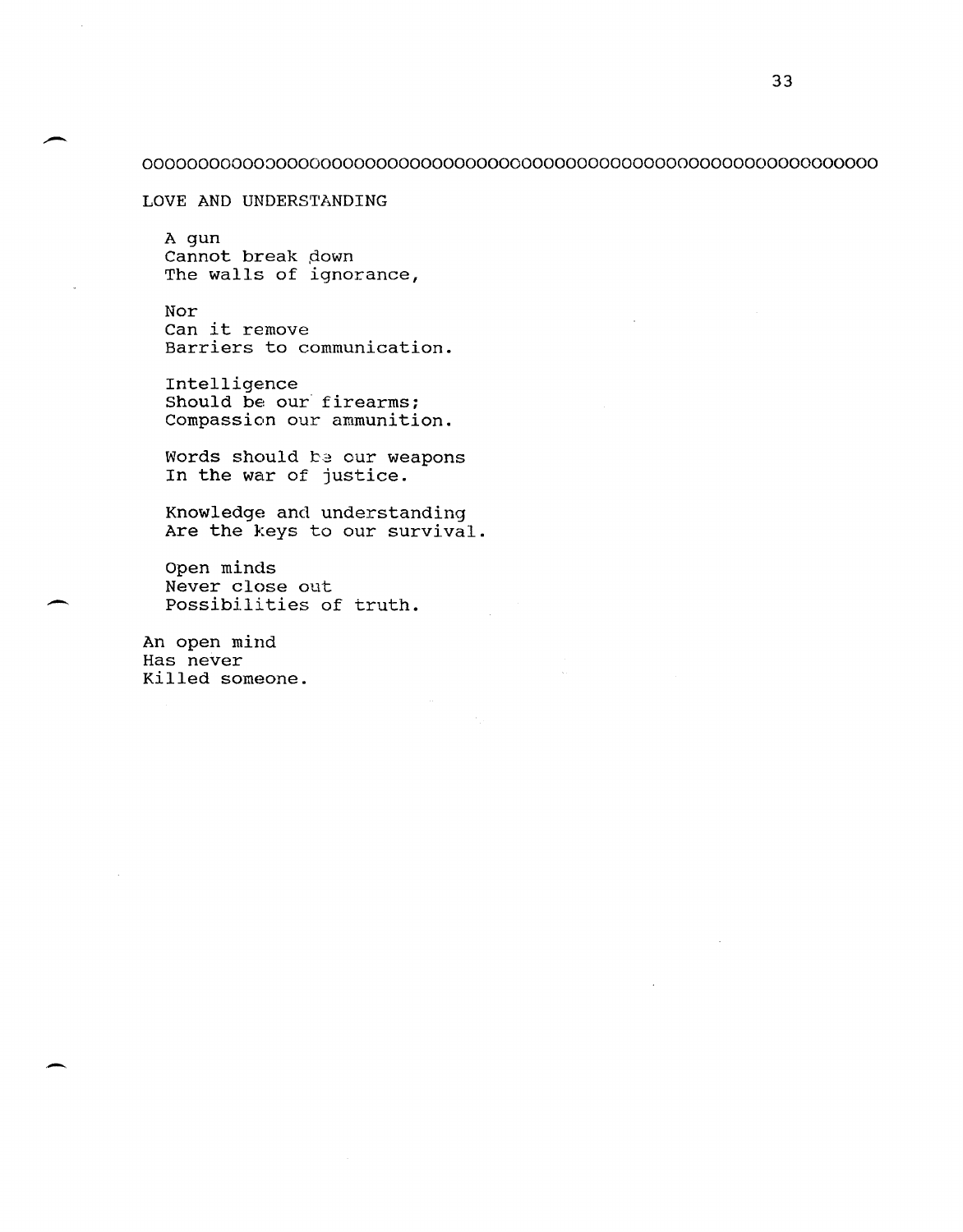000000000000000000000000000000000000000000000000000000lJOOOOOOOOOOO IN FLOW

The twirling of a midsummer night's day The spiraling inward Into a shell of. peace and protection,

<sup>A</sup>light, day dreaming air, A quiet dance which doesn't dictate, But rather glides,

Flowing from the inside out, Outside in Connectedness, peace, pleasure.

Beautiful, bold notes Falling from the sky. The weaving of a tapestry Rhythm dancing by.

Eest, then allow your heart The wings it needs to fly and Sails to glide by.

The rhythm like sailing On the sparkling water In June.

A dance for a bride and groom. Silhouettes on the moon. Dancing, floating, airy Spiritual salve.

Healing from within, Healing from without.

Quiet perfection. Sail on a midsummer's day Birds fly overhead, In all important play.

 $\overline{\phantom{0}}$ 

.-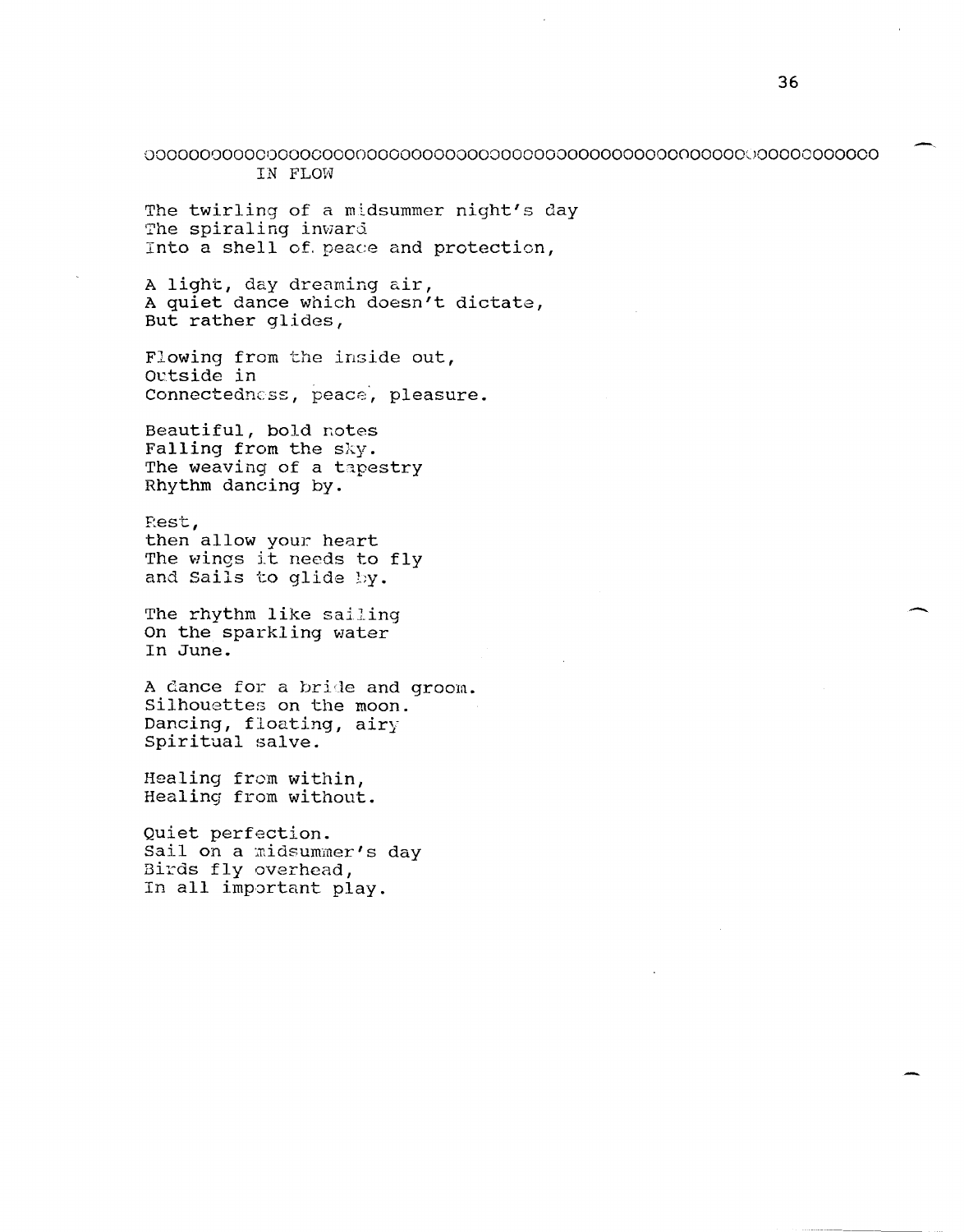IN A ROOM WITHOUT A DOOR In the dark room waiting, He saw a shimmer, soft and bright, And watched it illuminate, Into a patch of light.

-

--

And he went over to the corner, And he took her by the arm, To show her the patch of brightness, which them both it did charm.

And he pointed to the brightness To its subtle glow, And thought how somewhere out there, Such healthy life must grow.

But he was stuck and sternly, And much older than she, And some ideas that she had known He could never see.

And she passed through the dusty window Although to him it was unknown, And she sat there looking at him, And she felt so all alone.

And she called to him through the window But knew he could not hear, Even though she was so close, And freedom was so near.

She sat in the glory Of the golden world aglow And she wondered to herself, "Should I stay or should I let him go"

"For this man kneeled here before me Showed me the right way to go, And now I've found a sight much brighter, Than I've ever known before.

Why can I not help him? The way he helped me so. I cannot just leave him here. nor can I just let him go.

For the knowledge I could give him Would surely help him so. I cannot just leave him here, fore I fear then he will never know.

But she gazed at him through the window, As she cried a tear or two, fore she knew she had to leave him there was nothing further she could do. 0000000000000000000000000000000000000000000000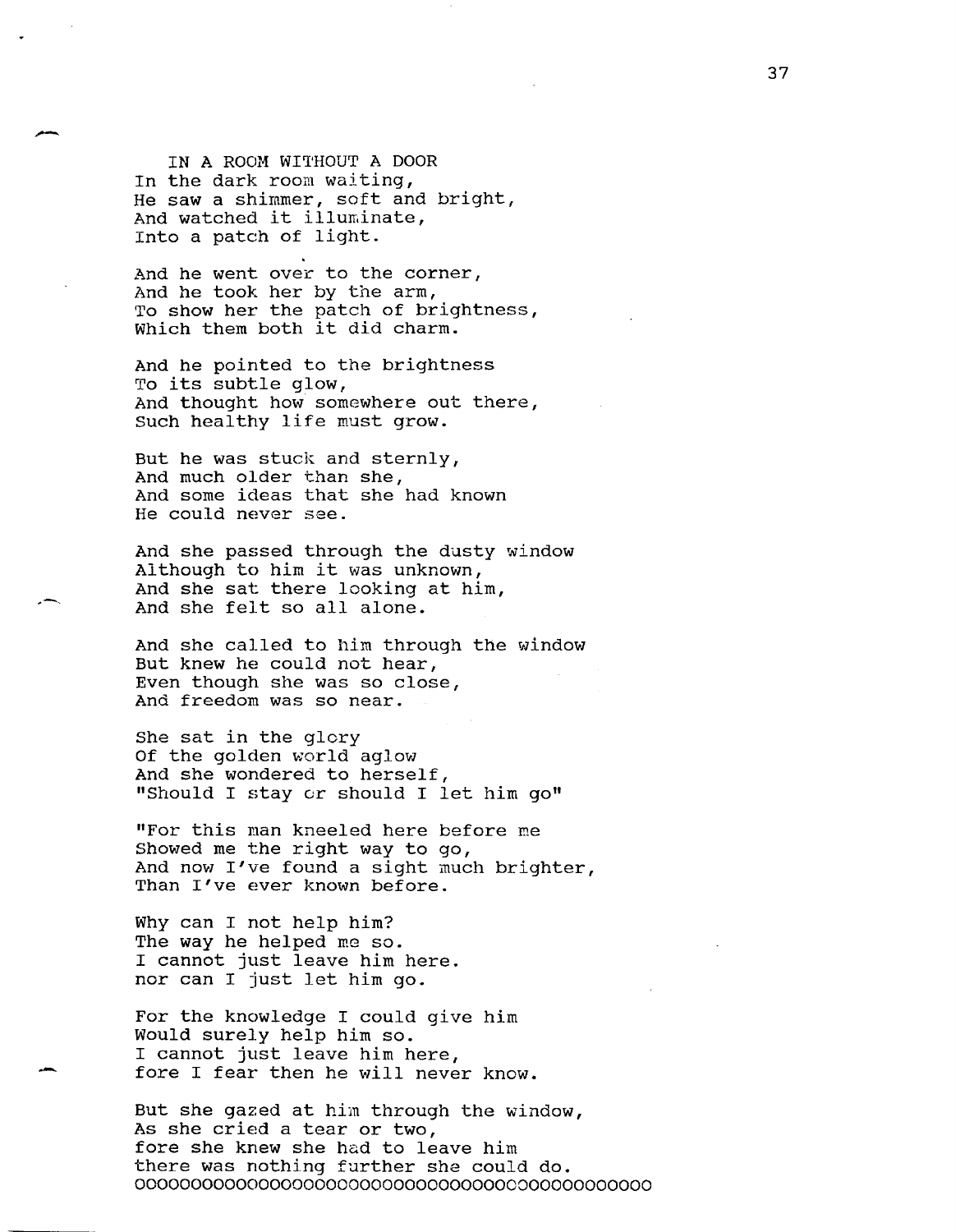| ORDER FORM                                                                                            |           |
|-------------------------------------------------------------------------------------------------------|-----------|
| ANCIENT WISDOM<br>PUBLISHING COMPANY<br>P. O. BOX 8214<br>JANESVILLE, WI 53547<br>phone: 608-756-0716 |           |
|                                                                                                       |           |
|                                                                                                       |           |
| FORTUNE COOKIES                                                                                       |           |
| $Book_5_12.00$ Per Copy:                                                                              | Total     |
| Plus shipping_\$_2.50 ___ 1st Copy:                                                                   |           |
| \$1.50 each additional Copy:                                                                          | Total     |
| Wis Res add 5% Sales Tax                                                                              |           |
|                                                                                                       | Sub Total |
|                                                                                                       |           |
|                                                                                                       |           |
| $city:$ $zip$ $zip$                                                                                   |           |
| How I heard about the book:                                                                           |           |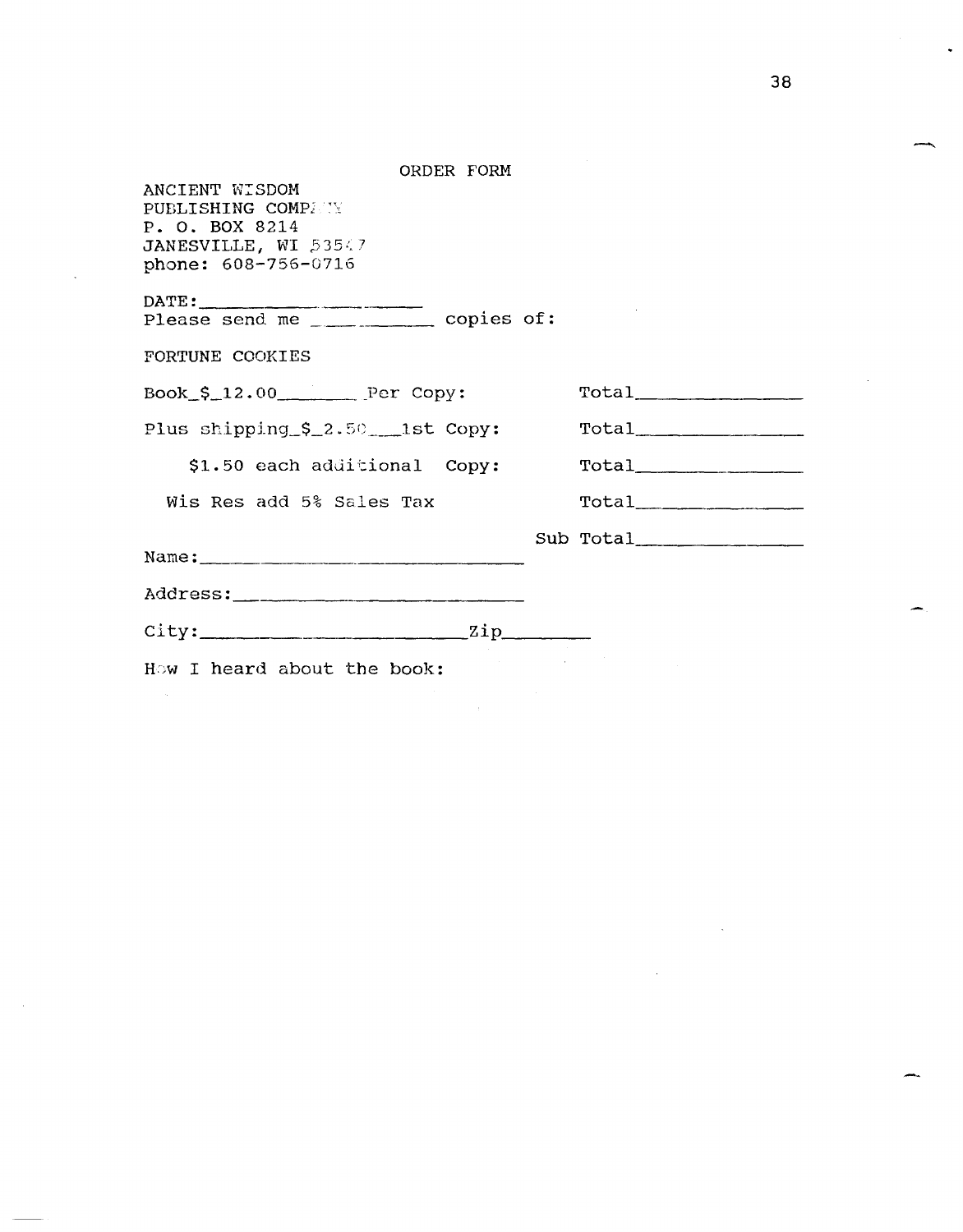SECTION THREE

 $\overline{\phantom{0}}$ 

-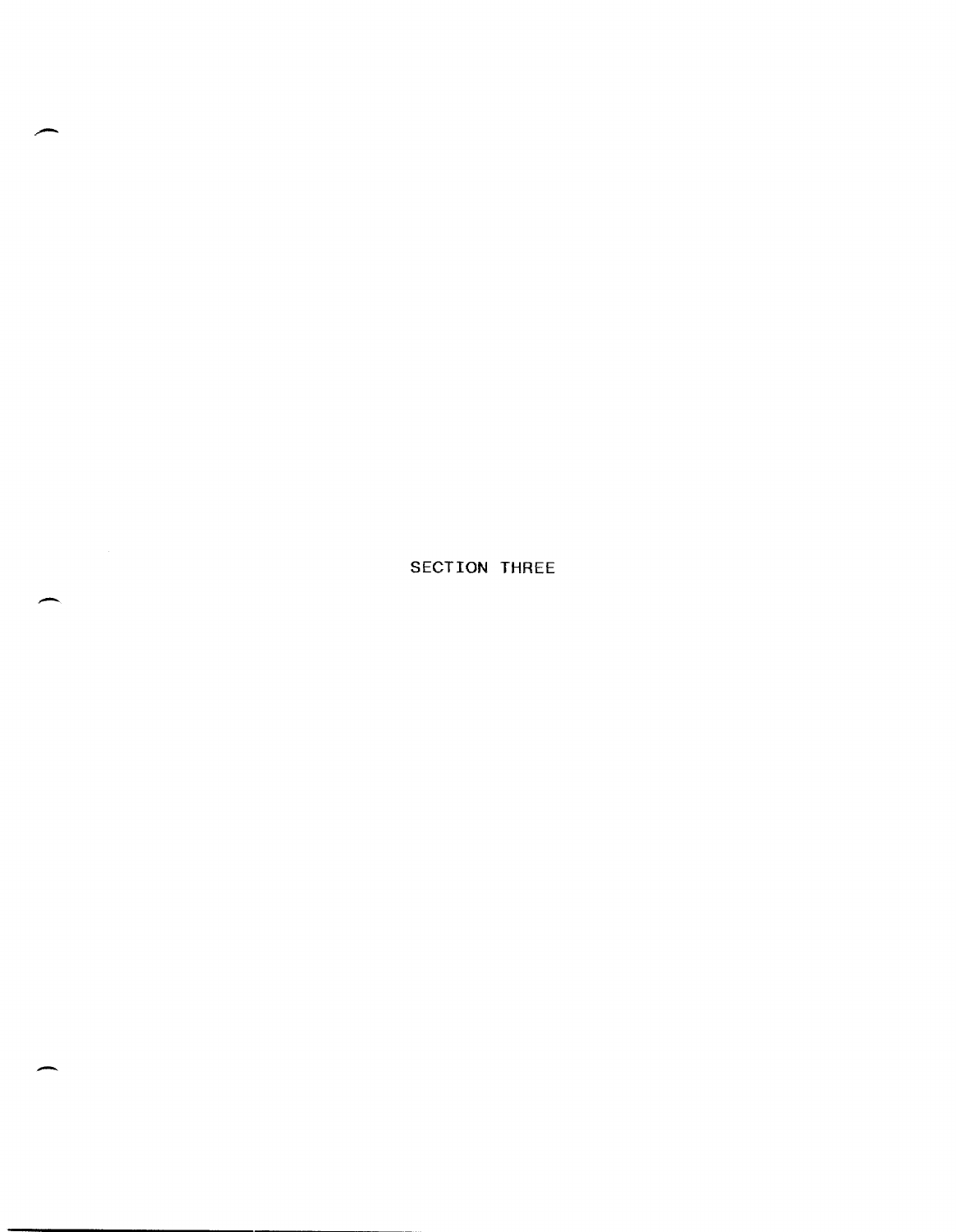# Table of Contents: Section Three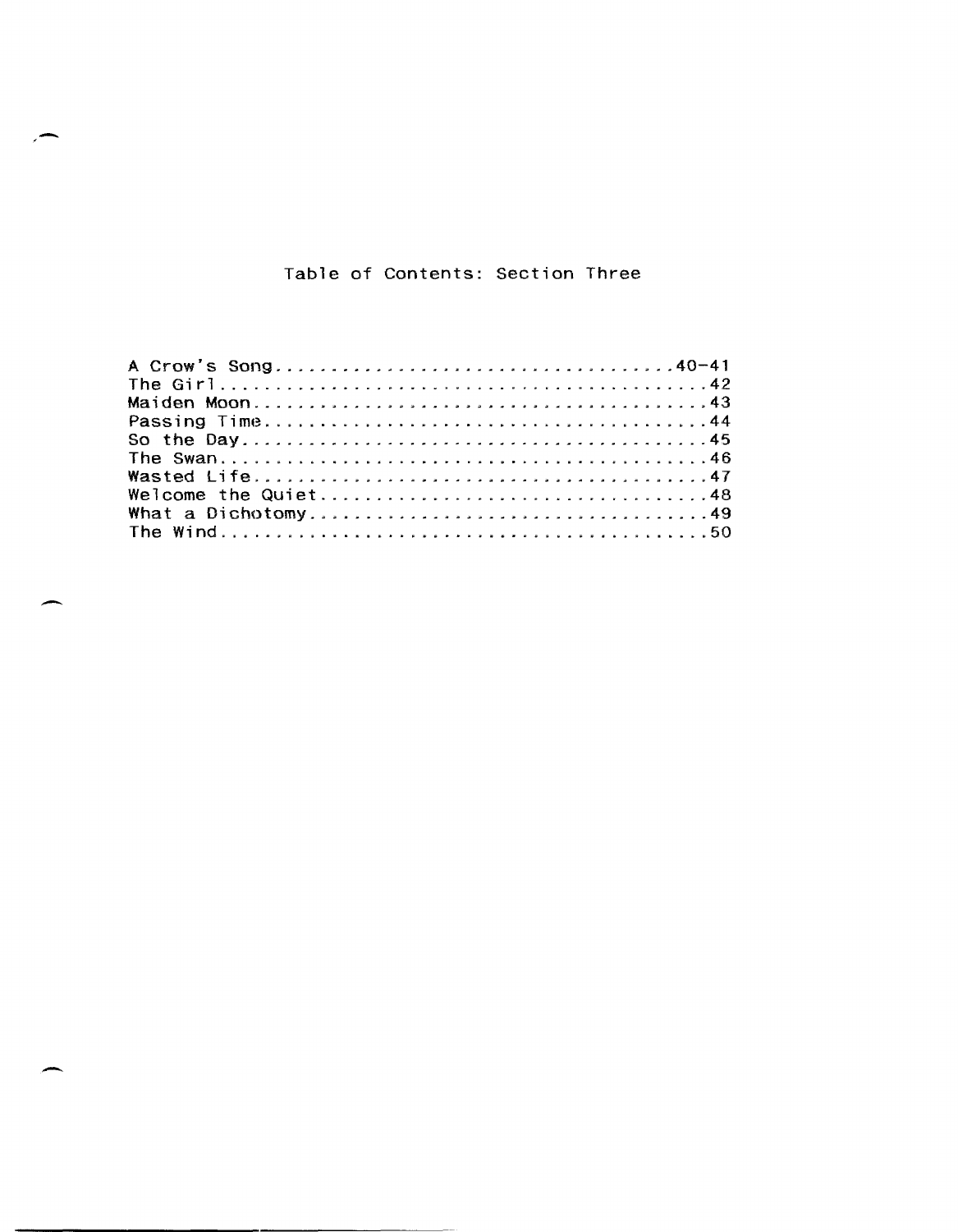A Crow's Song

Sitting by the firelight, Holding hands in the moonlight. A mircocosm of emotions Between you and me.

Too meaningful for a common world to see.

Me. Hanging my head down low. Trying so hard To let you go.

You. Holding back the tears. Knowing your numbness To all these years.

We should have reached out long ago. A little child's hand from beneath the snow, Crystalizing a world of hope Just to let each other know.

Pain Between you and me. So deep No one else can see.

How can justice in this cruel world be?

Where is Daddy's hope?

Sculpted by the burden Of two unhappy people.

Staring out the window For someone to let the bird go.

Wherein is ecstasy In this burden Between you and me?

You can't hear And I can't see. But neither deaf nor blind are we.

When can we let the pain go? Yes, when can we let the pain go?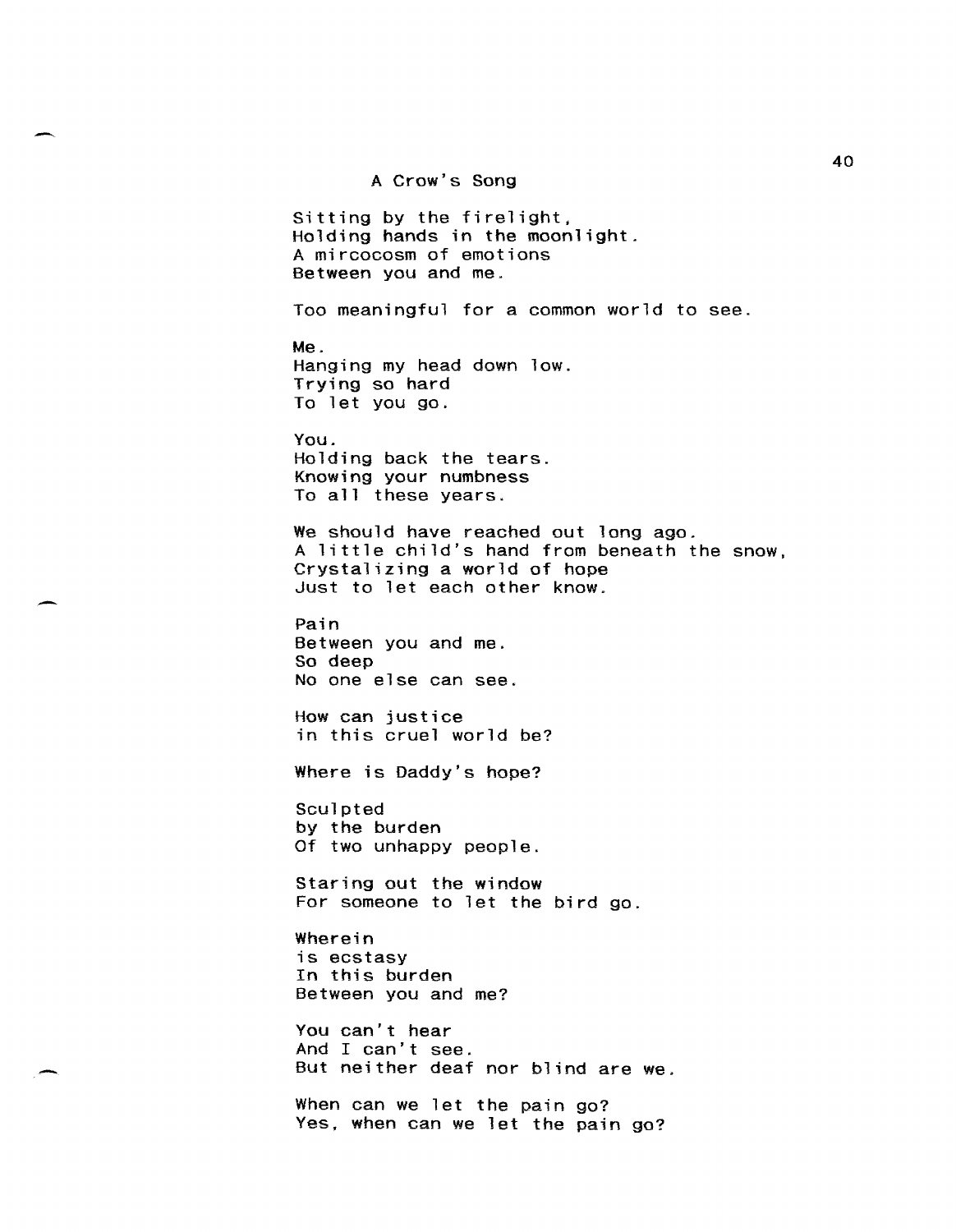Like rain on the window. When can my tears fall? And your answers flow?

Oh tell me, Dad, I'm sure you know: When can we let the pain go?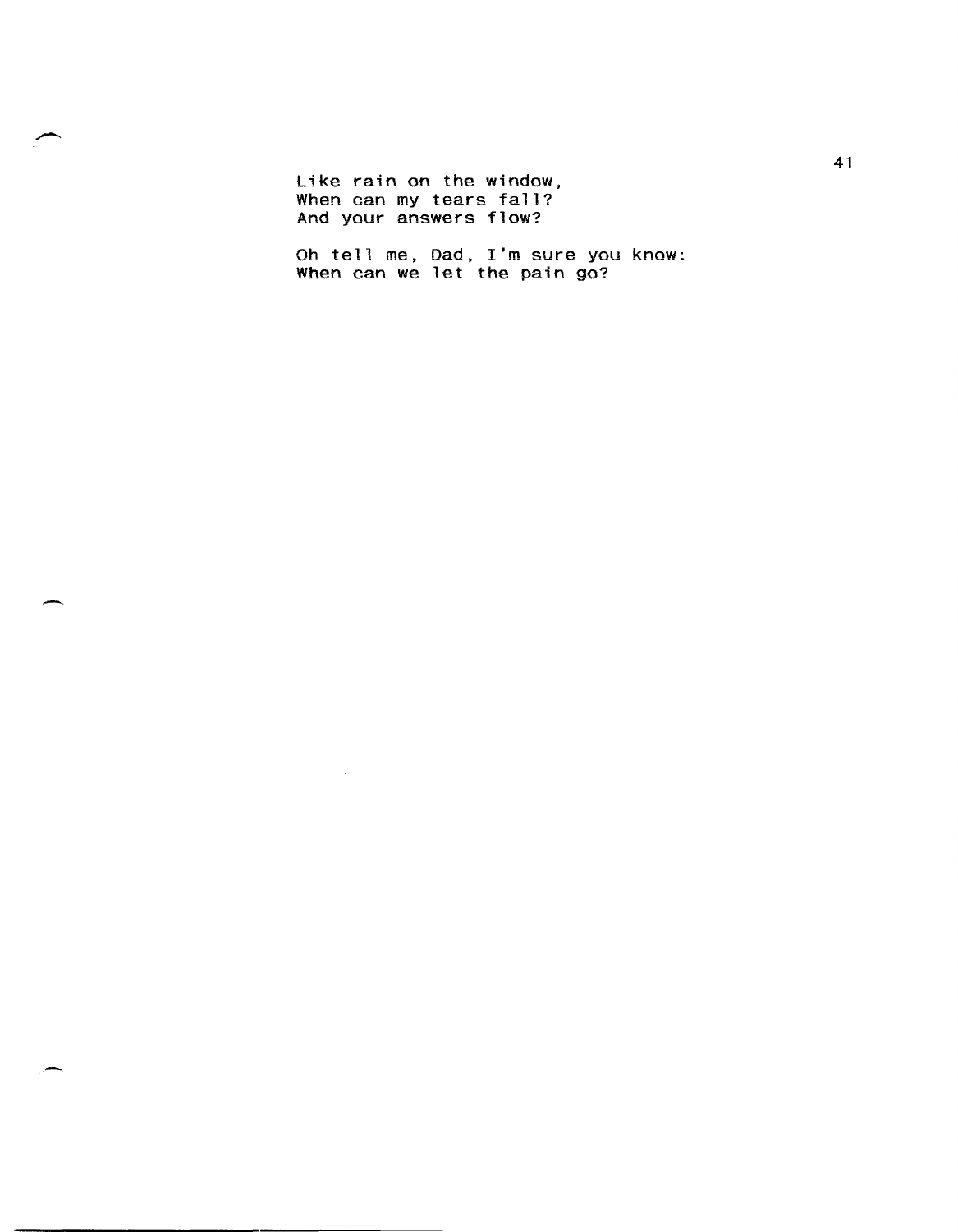## The Girl

She kind of lingers, If only for a moment, To see if where she is going, Is where you want her to go.

She is open hearted. Open to suggestion, Hoping that you'll tell her Something that you know.

Driven by the image Of the dancing girl before her, Driven by the will to grow,

Determined and yet subtle, Holding on to something. Holding on to what she needs to know.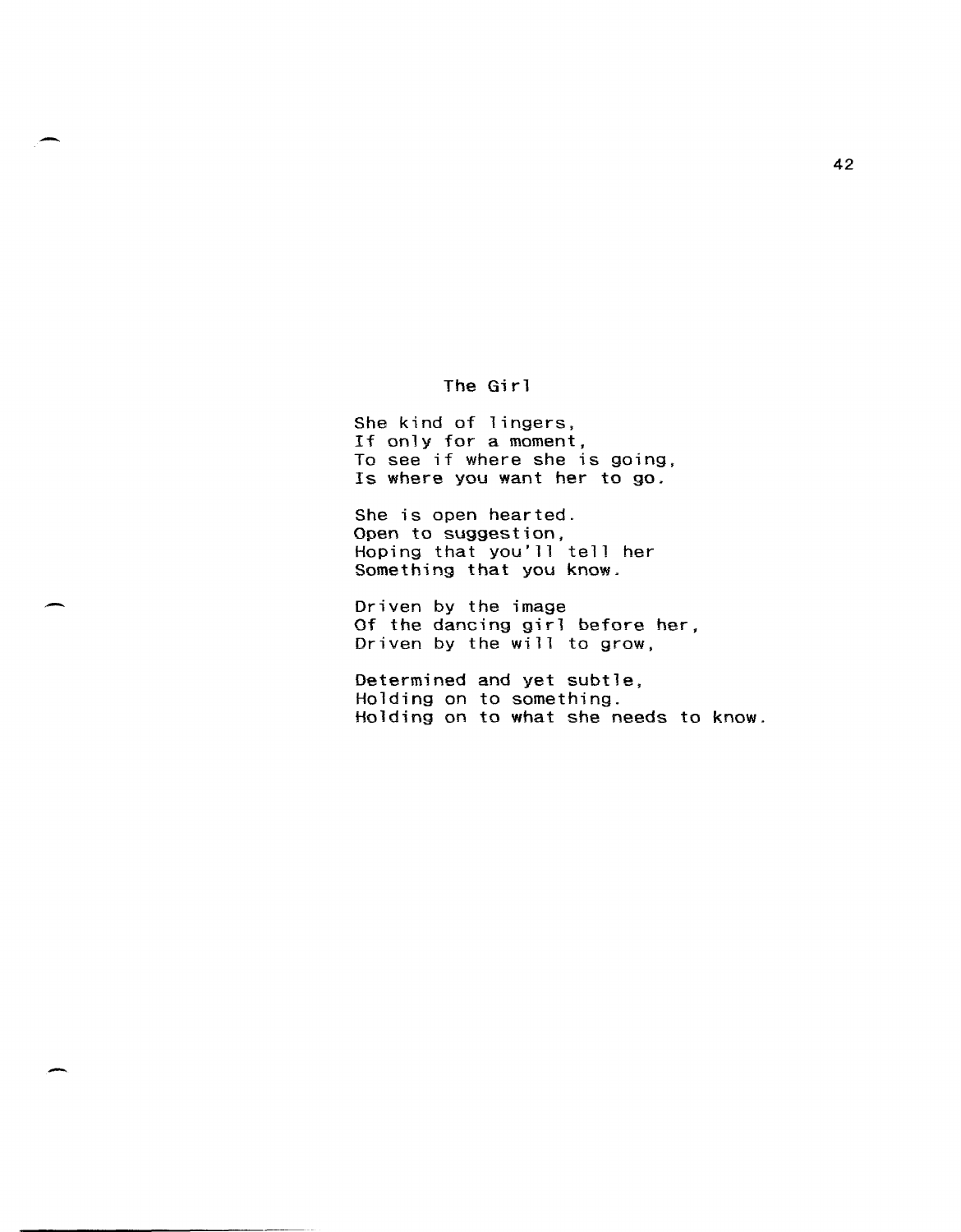### Maiden Moon

-

-

-

Forming an enlaced, gray-blue veil, Feathery clouds drift by. Casting shadows against her pale, Then blending with the sky.

A large tear, Of which we do not know Built up through the years, And then began to flow.

Ripe with love She descended As magic began to call, And to a tragic. teary end. She abruptly ceased to fall.

Our maiden moon Hangs peacefully in the sky. Watching all the night birds And the owls fly by.

Casting subtle hope On the black world below. Her softness soothes the darkness. As the light of knowledge glows.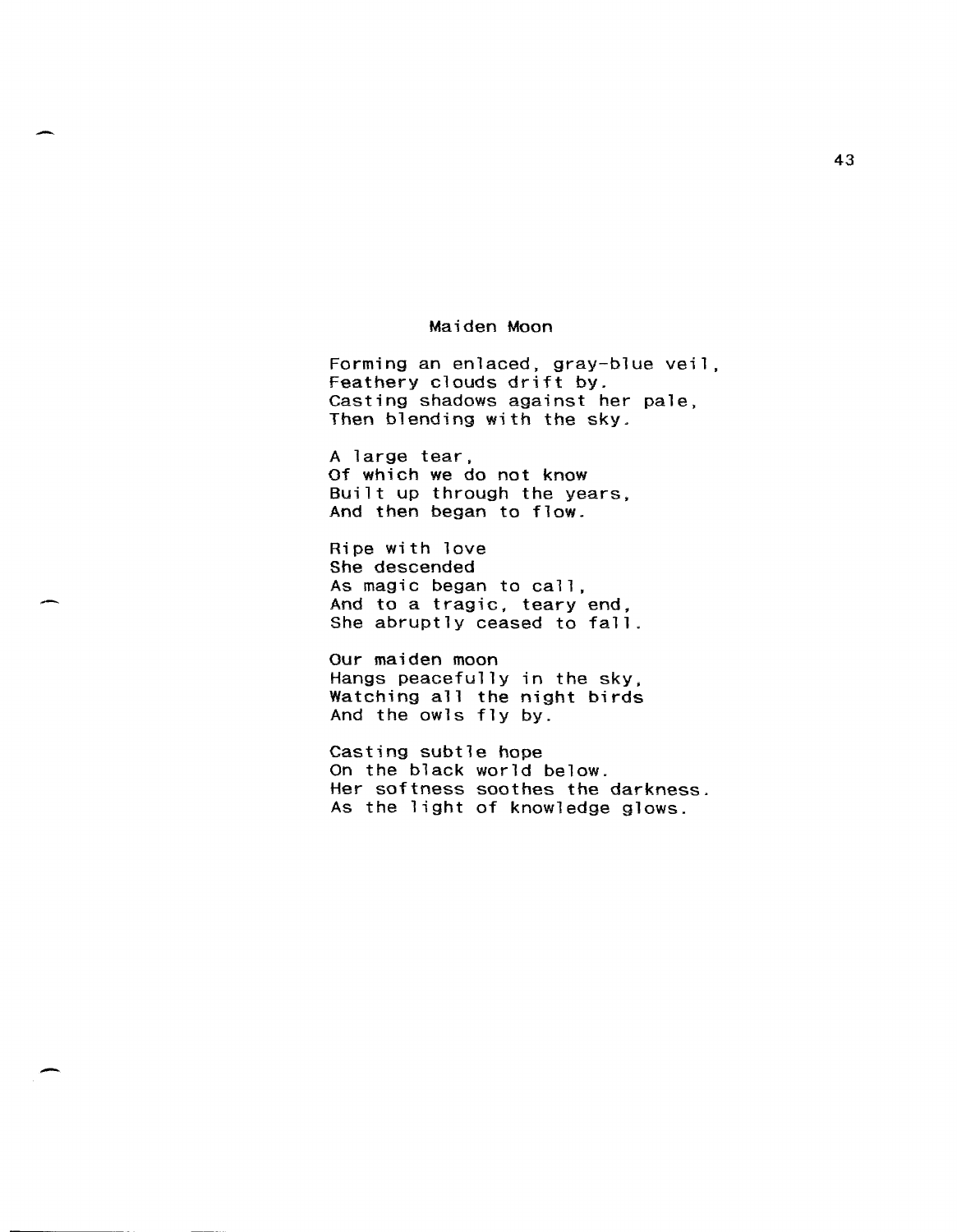### Passing Time

Shadows dance among the trees, As you feel the cool night breeze. Strangely quiet, strangely calm, You feel the window with your palm.

Darkness strikes as you look out, And then the sky begins to pout. The rain drops softly to the ground, And the breeze is blowing without sound.

Then gently shadows slip away, Taking with them black and grey. A misty cover meets the sky. As the first small bird begins to fly.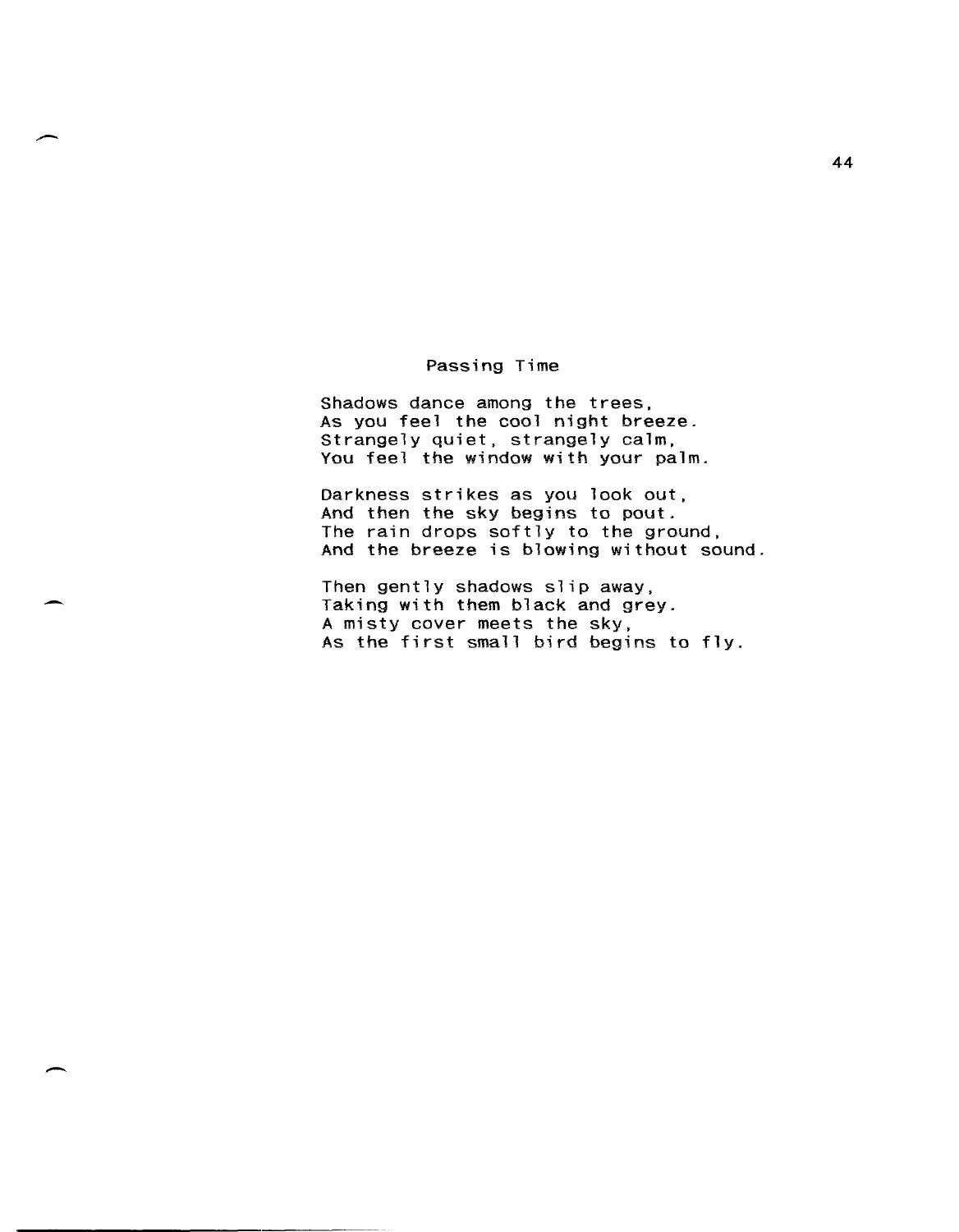So the Day

And time beats on, Like the pale of a fading buttercup, Daises and rose petals All in turn bloom. Holding their sweet fragrance And bright colors. Knowing that they are passing, They are bright with life. And as precious things are Too few and easily forgotten, So the day takes brightness from a petal.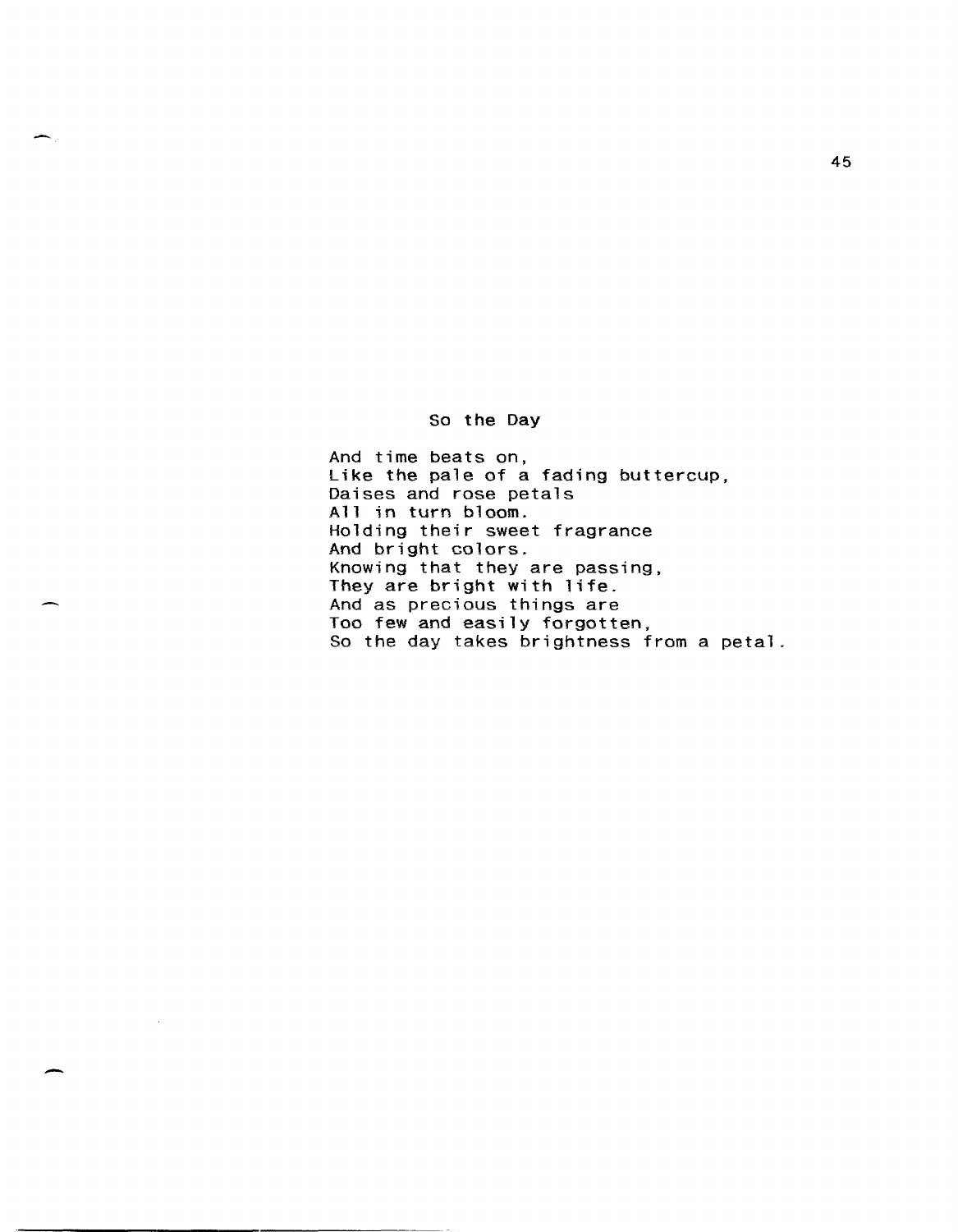The Swan

 $\mathcal{L}=\frac{1}{2}$ 

∽.

She was a swan Perfect. Lasting.

Gliding across the dark abyss Trailing sparkling ripples that Touch my soul

She preens in golden sunlight White feathers of comfort and nurturance.

Rippling are smooth hearts Delicately brushed by her wingtips.

Elegant Restrained Powerful Provider of all love.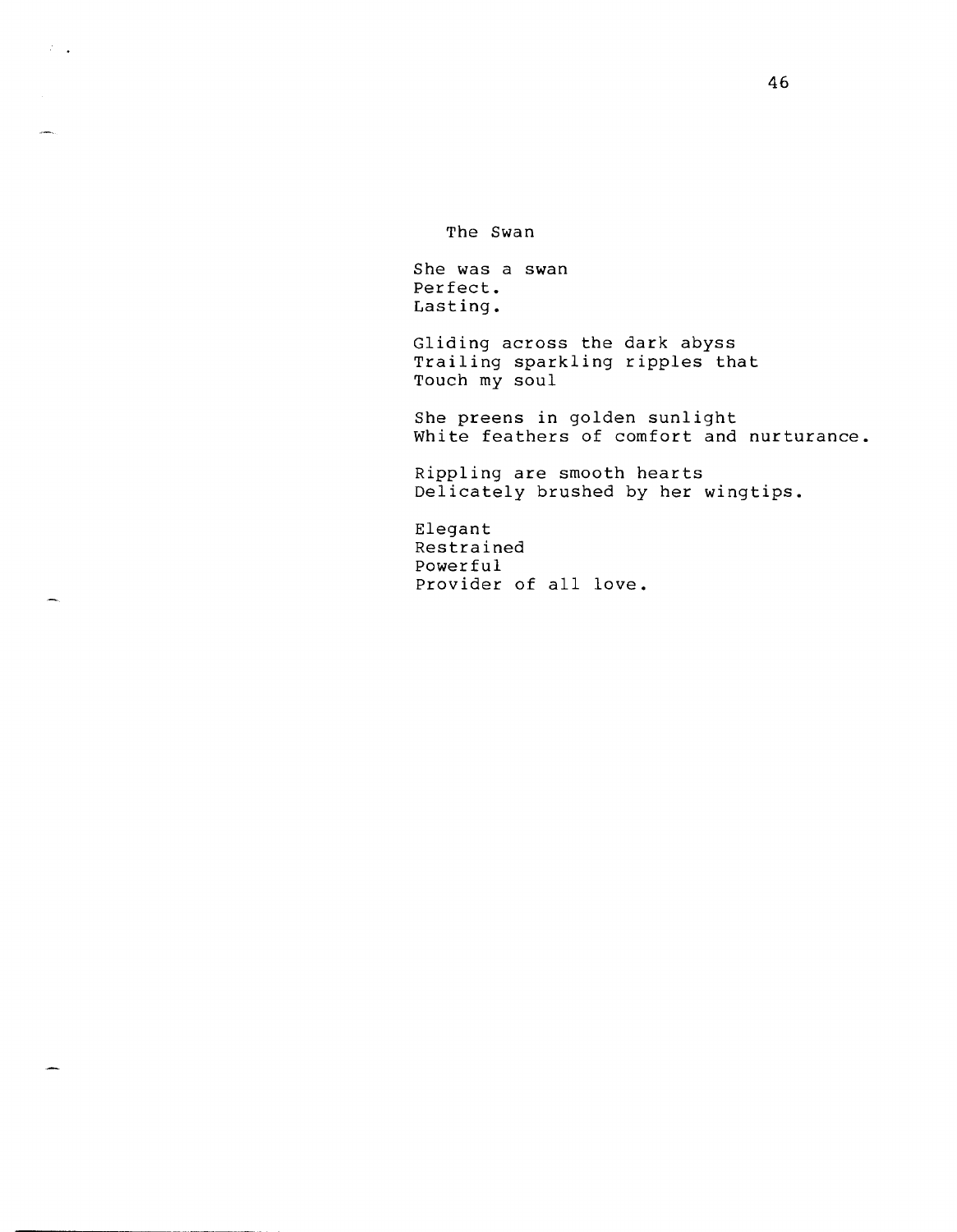Wasted Life

She sat there still crying And inside and out she was dying.

Gone from sweet lips was the laughter, Engulfed in the midst of disaster.

Why can't I run? Herself she was asking. Run and find a place Safe, strong, and lasting.

For in my soul, pain is aching; For the first time, I'm just awaking.

Love once in my heart, Gone forever, Questions I've always had, Answered never.

Things I thought would change Always staying the same.

For years and years never changing, While I passed through life, rearranging.

Give me the courage, So I won't be The lonely, lost lady.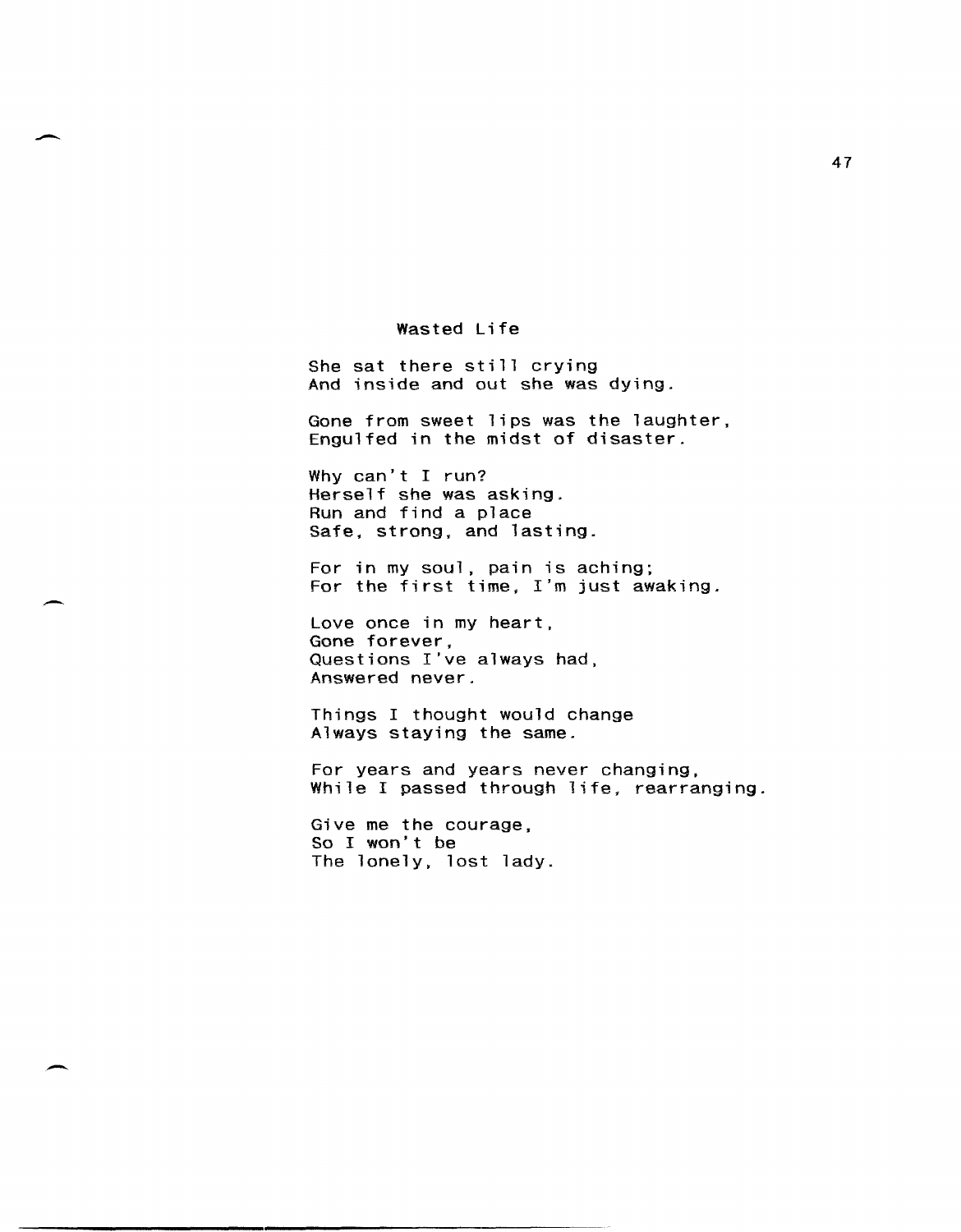Welcome the Quiet

In the quiet Is where dreams take form, And fears are whispered into stillness.

There in the empty Of the Quiet Is where we find fulfillment.

In the Quiet Is where we find ourselves. Our hopes, fears, Dreams and tears. Our loneliness and our wholeness, There together in the Quiet.

Fear not your quiet spaces, For in them is the breath of peace, And silence is all you ever need Within your soul.

It is all right to be quiet.